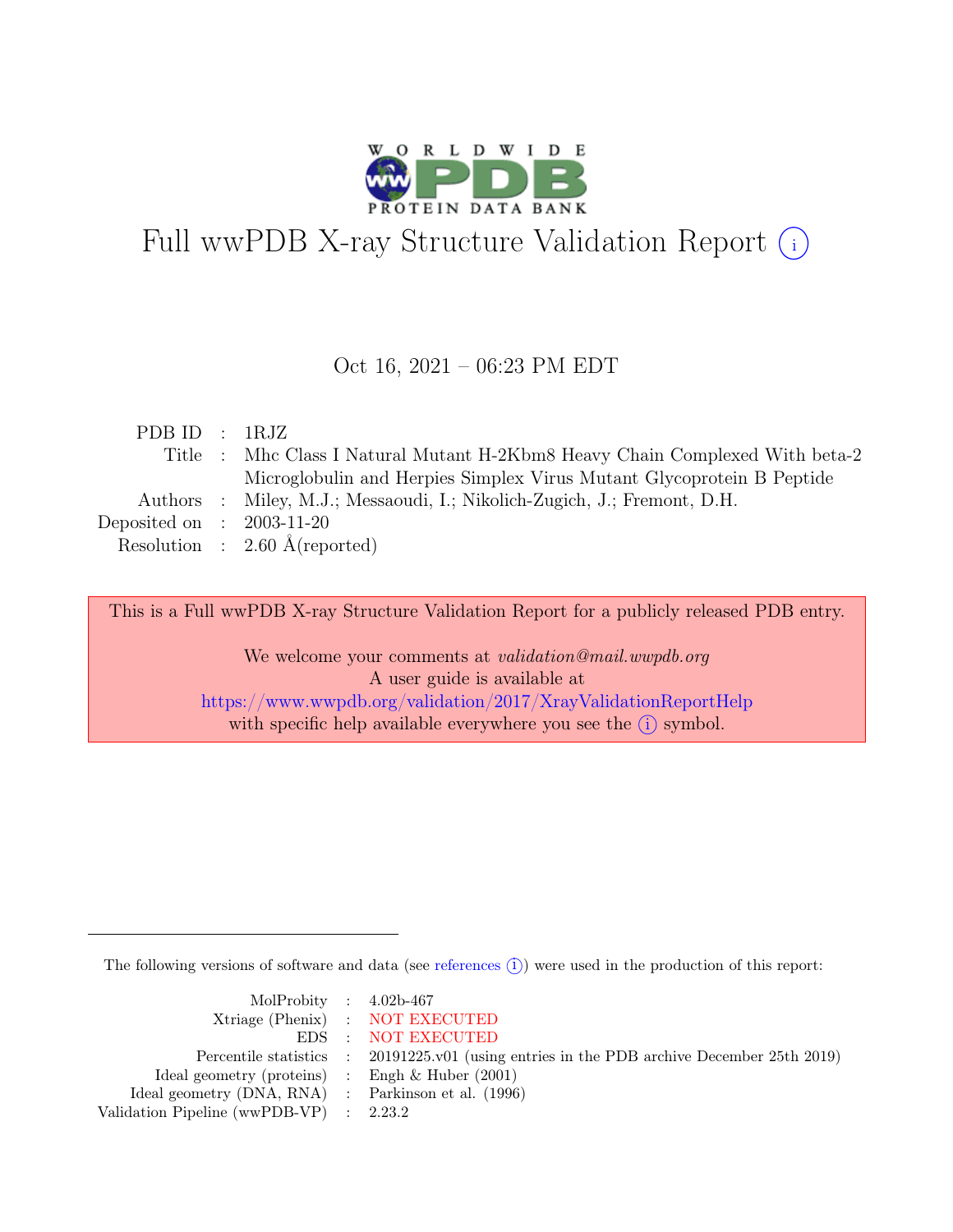# 1 Overall quality at a glance  $(i)$

The following experimental techniques were used to determine the structure: X-RAY DIFFRACTION

The reported resolution of this entry is 2.60 Å.

Percentile scores (ranging between 0-100) for global validation metrics of the entry are shown in the following graphic. The table shows the number of entries on which the scores are based.



| Metric                | Whole archive        | Similar resolution                                        |  |  |
|-----------------------|----------------------|-----------------------------------------------------------|--|--|
|                       | $(\#\text{Entries})$ | $(\# \text{Entries}, \text{ resolution range}(\text{A}))$ |  |  |
| Clashscore            | 141614               | $3518(2.60-2.60)$                                         |  |  |
| Ramachandran outliers | 138981               | $3455(2.60-2.60)$                                         |  |  |
| Sidechain outliers    | 138945               | $3455(2.60-2.60)$                                         |  |  |

The table below summarises the geometric issues observed across the polymeric chains and their fit to the electron density. The red, orange, yellow and green segments of the lower bar indicate the fraction of residues that contain outliers for  $\geq$ =3, 2, 1 and 0 types of geometric quality criteria respectively. A grey segment represents the fraction of residues that are not modelled. The numeric value for each fraction is indicated below the corresponding segment, with a dot representing fractions  $\epsilon = 5\%$ 

Note EDS was not executed.

| Mol            | Chain        | $\vert$ Length | Quality of chain |     |                 |  |  |  |
|----------------|--------------|----------------|------------------|-----|-----------------|--|--|--|
|                | А            | 280            | 60%              | 37% | $\cdot$ $\cdot$ |  |  |  |
|                | D            | 280            | 60%              | 36% | $\cdot$ $\cdot$ |  |  |  |
| $\overline{2}$ | B            | 100            | 65%              | 34% |                 |  |  |  |
| $\overline{2}$ | E            | 100            | 71%              | 28% |                 |  |  |  |
| 3              | $\mathbf{P}$ | 8              | 50%              | 50% |                 |  |  |  |
| 3              |              | 8              | 62%              | 38% |                 |  |  |  |

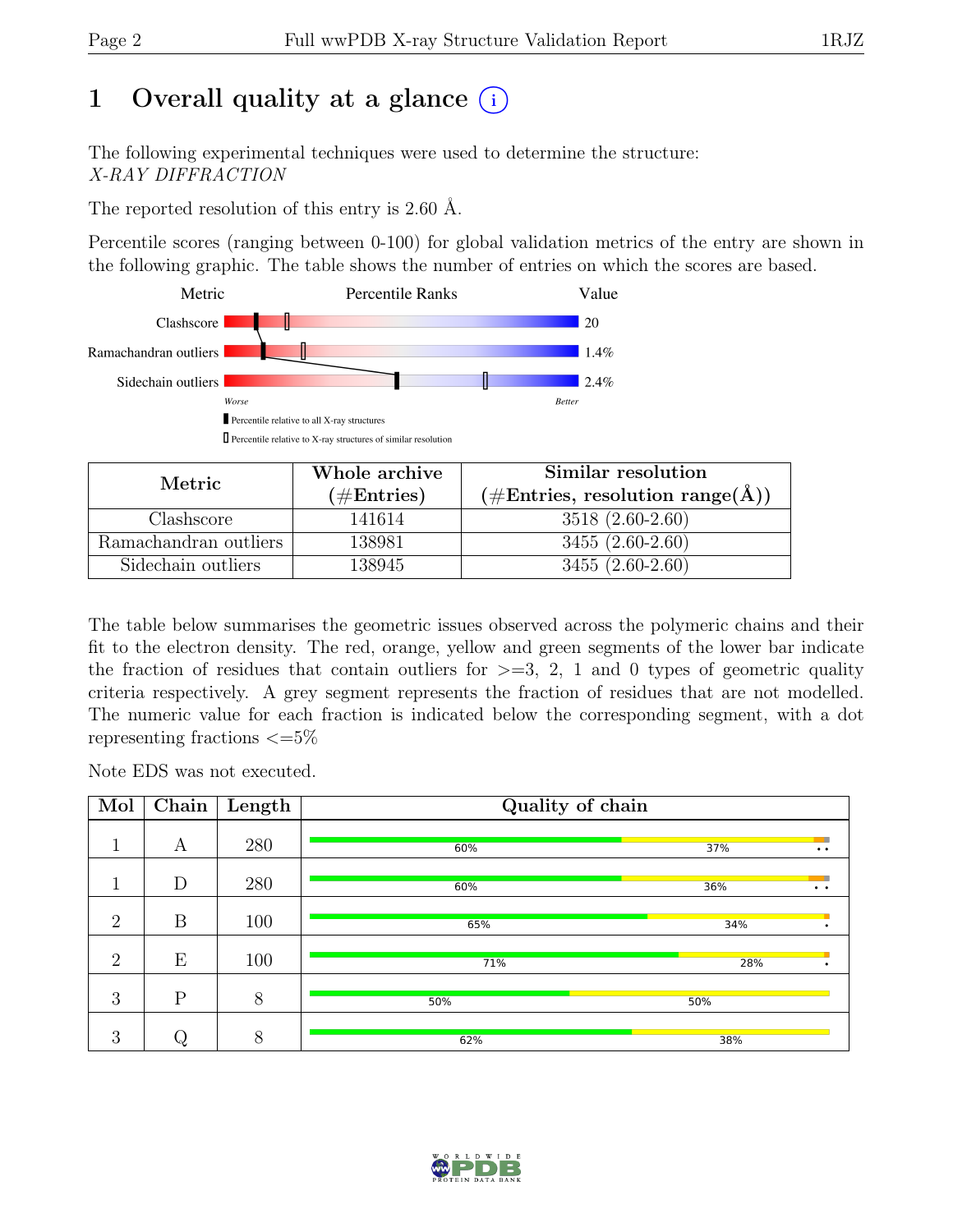# 2 Entry composition  $(i)$

There are 4 unique types of molecules in this entry. The entry contains 6538 atoms, of which 0 are hydrogens and 0 are deuteriums.

In the tables below, the ZeroOcc column contains the number of atoms modelled with zero occupancy, the AltConf column contains the number of residues with at least one atom in alternate conformation and the Trace column contains the number of residues modelled with at most 2 atoms.

|  |     | Mol   Chain   Residues | <b>Atoms</b>   |           |       |  |  | ZeroOcc   AltConf   Trace |  |
|--|-----|------------------------|----------------|-----------|-------|--|--|---------------------------|--|
|  |     |                        | Total          | $C = N$   |       |  |  |                           |  |
|  | 278 | 2257                   | 1427 398 424 8 |           |       |  |  |                           |  |
|  |     |                        |                | Total C N |       |  |  |                           |  |
|  | 278 | 2257                   | 1427           | 398       | 424 8 |  |  |                           |  |

• Molecule 1 is a protein called H-2 class I histocompatibility antigen, K-B alpha chain.

There are 8 discrepancies between the modelled and reference sequences:

| Chain | Residue | Modelled   | Actual     | Comment             | Reference                      |
|-------|---------|------------|------------|---------------------|--------------------------------|
| A     | 22      | PHE        | <b>TYR</b> | engineered mutation | <b>UNP P01901</b>              |
| A     | 23      | ILE        | <b>MET</b> | engineered mutation | <b>UNP P01901</b>              |
| A     | 24      | <b>SER</b> | <b>GLU</b> | engineered mutation | $\overline{\text{UNP}}$ P01901 |
| А     | 30      | <b>ASN</b> | ASP        | engineered mutation | $\overline{UNP}$ P01901        |
| D     | 22      | <b>PHE</b> | <b>TYR</b> | engineered mutation | <b>UNP P01901</b>              |
| D     | 23      | ILE        | <b>MET</b> | engineered mutation | <b>UNP P01901</b>              |
| D     | 24      | <b>SER</b> | <b>GLU</b> | engineered mutation | <b>UNP P01901</b>              |
| D     | 30      | <b>ASN</b> | <b>ASP</b> | engineered mutation | <b>UNP P01901</b>              |

• Molecule 2 is a protein called Beta-2-microglobulin.

| Mol |     | Chain   Residues | Atoms   |     |       |       |  |  | $ZeroOcc \mid AltConf \mid Trace$ |  |
|-----|-----|------------------|---------|-----|-------|-------|--|--|-----------------------------------|--|
|     | 100 | Total            |         |     |       |       |  |  |                                   |  |
|     |     | 829              | 529     | 139 | 153 8 |       |  |  |                                   |  |
|     |     | 100              | Total C |     |       |       |  |  |                                   |  |
|     |     |                  | 829     | 529 | 139   | - 153 |  |  |                                   |  |

There are 2 discrepancies between the modelled and reference sequences:

|  | Chain   Residue   Modelled   Actual |                          | Comment                       | Reference |
|--|-------------------------------------|--------------------------|-------------------------------|-----------|
|  | MET                                 | <b>Contract Contract</b> | cloning artifact   UNP P01887 |           |
|  | MET                                 | $\sim$                   | cloning artifact   UNP P01887 |           |

• Molecule 3 is a protein called Glycoprotein B.

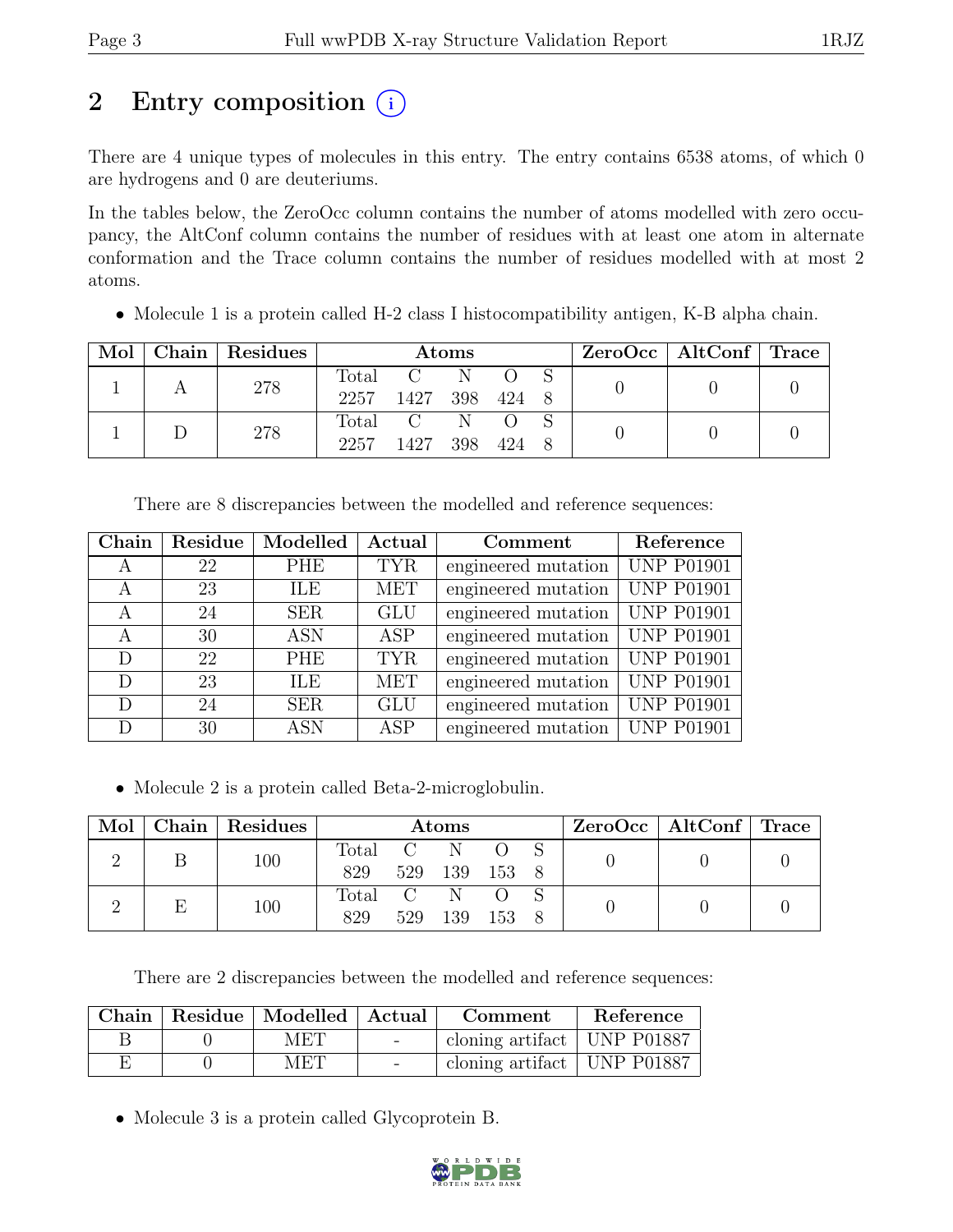| × |
|---|
|---|

|  |  | Mol   Chain   Residues | <b>Atoms</b> |  |  |  |  | $ZeroOcc \mid AltConf \mid Trace$ |  |
|--|--|------------------------|--------------|--|--|--|--|-----------------------------------|--|
|  |  | Total C N O            |              |  |  |  |  |                                   |  |
|  |  | 68                     | 43 11 14     |  |  |  |  |                                   |  |
|  |  |                        | Total C N O  |  |  |  |  |                                   |  |
|  |  |                        | 68           |  |  |  |  |                                   |  |

There are 2 discrepancies between the modelled and reference sequences:

|  | Chain   Residue   Modelled   Actual |            | Comment                          | Reference |
|--|-------------------------------------|------------|----------------------------------|-----------|
|  |                                     | <b>SER</b> | engineered mutation   UNP P06436 |           |
|  |                                     | SER        | engineered mutation   UNP P06436 |           |

 $\bullet\,$  Molecule 4 is water.

| Mol | Chain | Residues | Atoms                                    | ZeroOcc | AltConf |
|-----|-------|----------|------------------------------------------|---------|---------|
| 4   | А     | 78       | Total<br>O<br>78<br>78                   |         |         |
| 4   | B     | 40       | Total<br>$\left( \right)$<br>40<br>40    |         |         |
| 4   | Ρ     | 4        | Total<br>$\left( \right)$<br>4<br>4      |         |         |
| 4   | D     | 70       | Total<br>O<br>70<br>70                   |         |         |
| 4   | Ε     | 33       | Total<br>$\left( \right)$<br>33<br>33    |         |         |
|     |       | 5        | Total<br>$\Omega$<br>$\overline{5}$<br>5 |         |         |

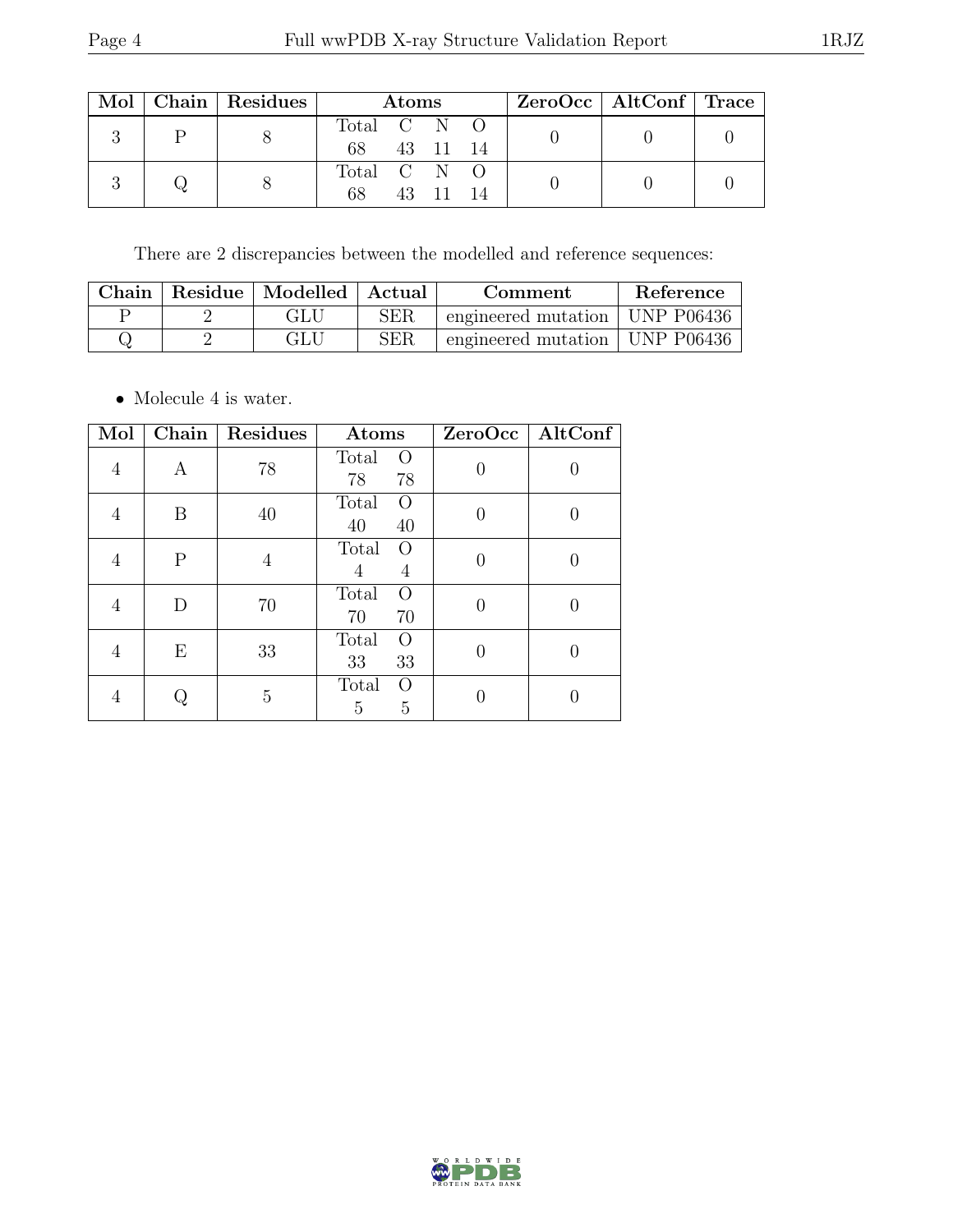# 3 Residue-property plots  $(i)$

These plots are drawn for all protein, RNA, DNA and oligosaccharide chains in the entry. The first graphic for a chain summarises the proportions of the various outlier classes displayed in the second graphic. The second graphic shows the sequence view annotated by issues in geometry. Residues are color-coded according to the number of geometric quality criteria for which they contain at least one outlier: green  $= 0$ , yellow  $= 1$ , orange  $= 2$  and red  $= 3$  or more. Stretches of 2 or more consecutive residues without any outlier are shown as a green connector. Residues present in the sample, but not in the model, are shown in grey.

Note EDS was not executed.

• Molecule 1: H-2 class I histocompatibility antigen, K-B alpha chain



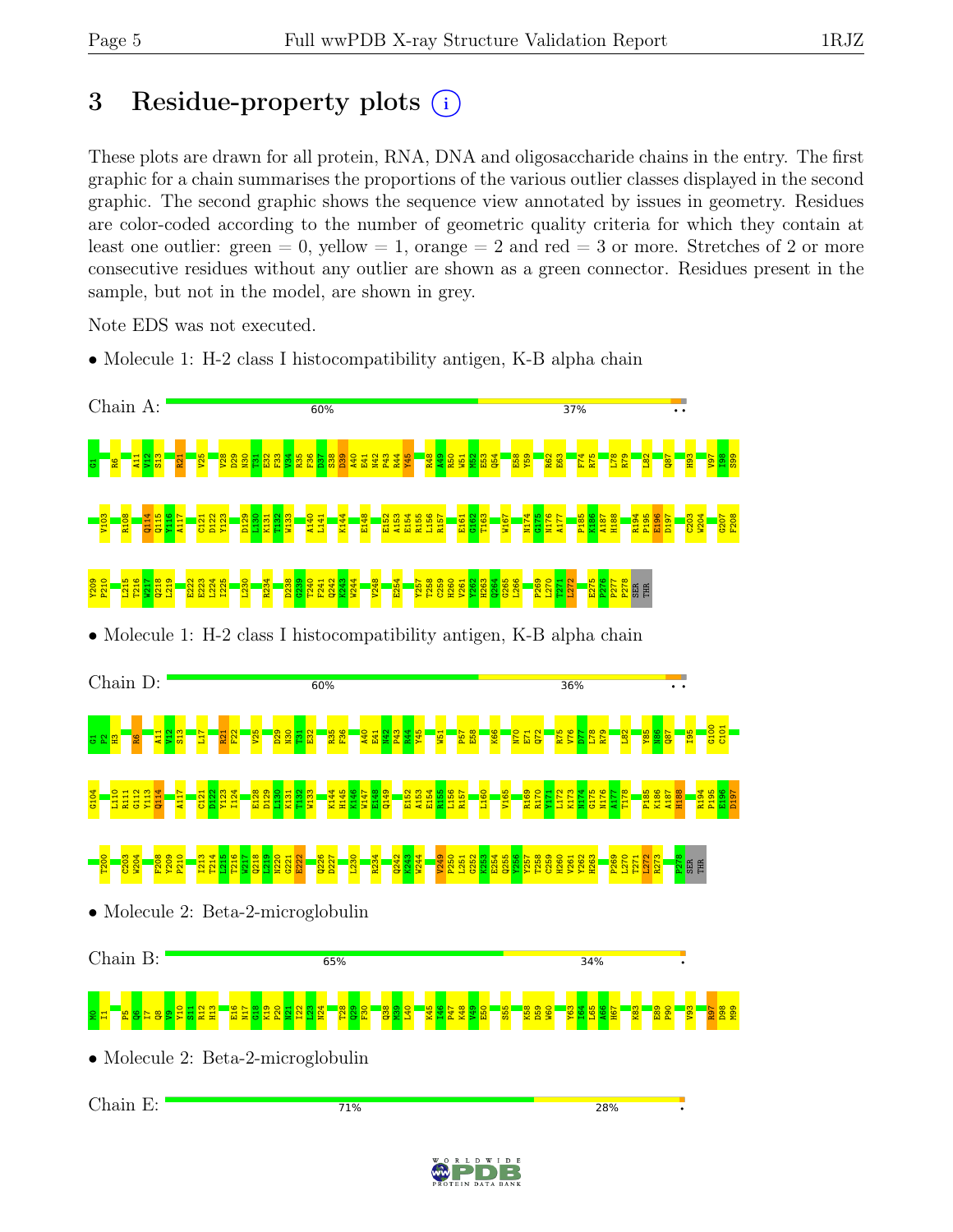52 E 3

D W I D E

# 8 T R81 S29 C1 T 92 T2 T38 M30 L53 G58 T37 T37 T4 T46 P58 S58 P59 T21 L52 E15 T21 T23 E75 E75 E75 E75 S86 P30

• Molecule 3: Glycoprotein B

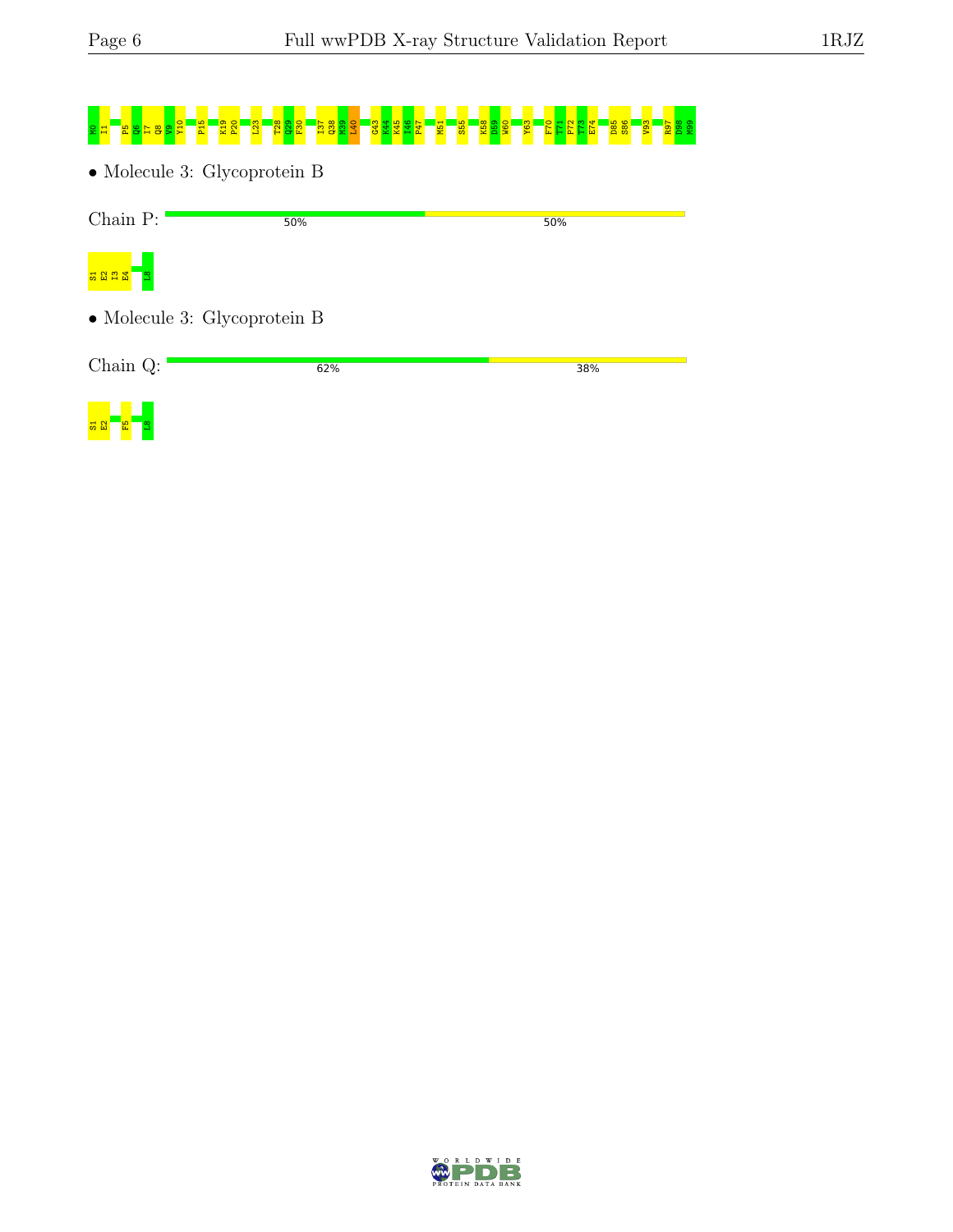# 4 Data and refinement statistics  $(i)$

Xtriage (Phenix) and EDS were not executed - this section is therefore incomplete.

| Property                               | Value                                            | <b>Source</b> |  |
|----------------------------------------|--------------------------------------------------|---------------|--|
| Space group                            | P 1 21 1                                         | Depositor     |  |
| Cell constants                         | 66.57Å<br>88.98Å<br>90.18Å                       | Depositor     |  |
| a, b, c, $\alpha$ , $\beta$ , $\gamma$ | $111.32^\circ$<br>$90.00^\circ$<br>$90.00^\circ$ |               |  |
| Resolution (A                          | 19.94<br>$-2.60$                                 | Depositor     |  |
| % Data completeness                    | 85.7 (19.94-2.60)                                | Depositor     |  |
| (in resolution range)                  |                                                  |               |  |
| $\mathrm{R}_{merge}$                   | (Not available)                                  | Depositor     |  |
| $\mathrm{R}_{sym}$                     | 0.10                                             | Depositor     |  |
| Refinement program                     | <b>CNS 1.1</b>                                   | Depositor     |  |
| $R, R_{free}$                          | 0.288<br>0.230                                   | Depositor     |  |
| Estimated twinning fraction            | No twinning to report.                           | Xtriage       |  |
| Total number of atoms                  | 6538                                             | wwPDB-VP      |  |
| Average B, all atoms $(A^2)$           | 35.0                                             | wwPDB-VP      |  |

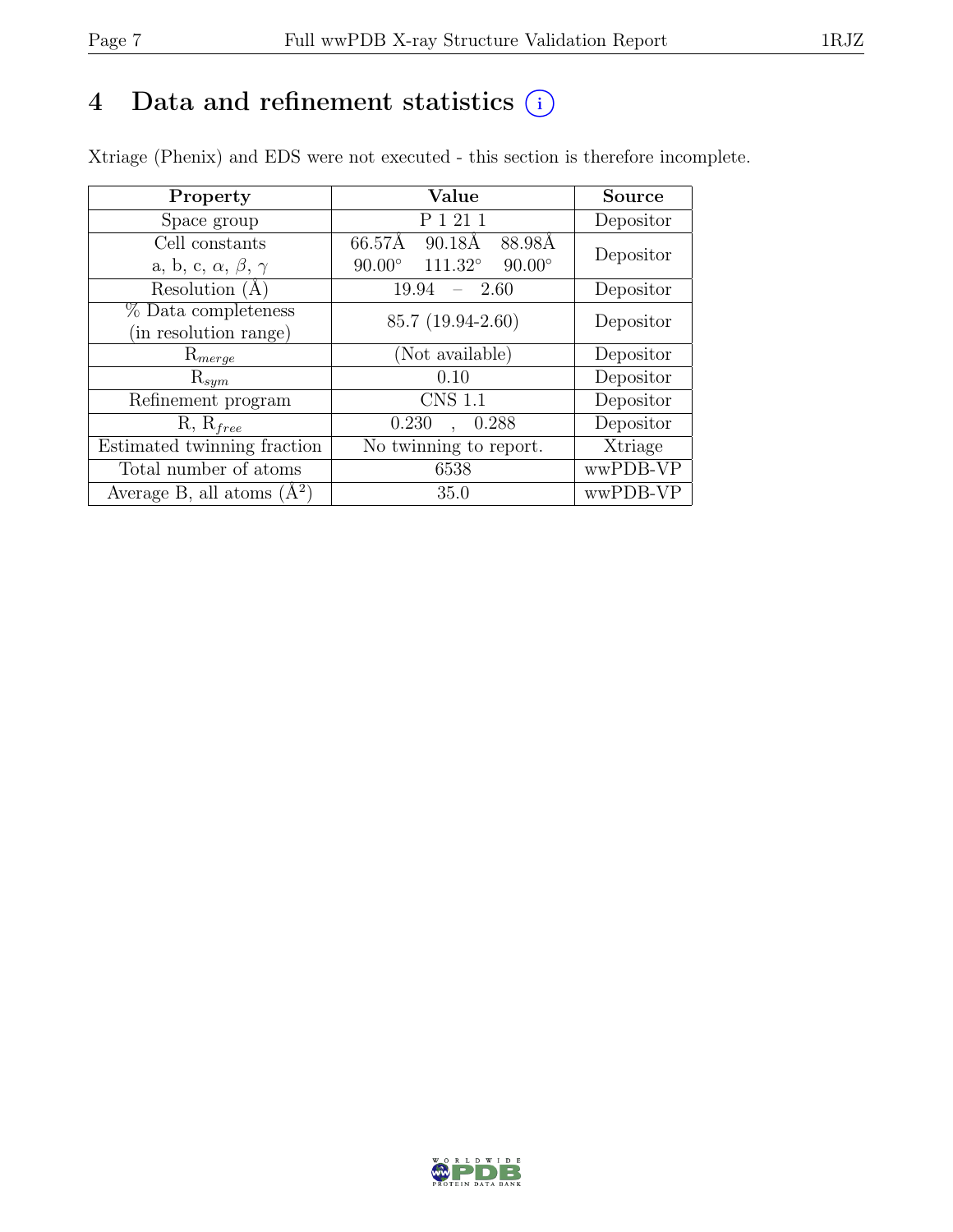# 5 Model quality  $(i)$

# 5.1 Standard geometry  $(i)$

The Z score for a bond length (or angle) is the number of standard deviations the observed value is removed from the expected value. A bond length (or angle) with  $|Z| > 5$  is considered an outlier worth inspection. RMSZ is the root-mean-square of all Z scores of the bond lengths (or angles).

| Mol                         | Chain | Bond lengths |         | Bond angles |                     |
|-----------------------------|-------|--------------|---------|-------------|---------------------|
|                             |       | <b>RMSZ</b>  | Z   > 5 | <b>RMSZ</b> | Z   > 5             |
| 1                           |       | 0.37         | 0/2321  | 0.61        | $\overline{0/3}156$ |
| 1                           | D     | 0.38         | 0/2321  | 0.62        | 0/3156              |
| $\overline{2}$              | В     | 0.42         | 0/855   | 0.67        | 0/1158              |
| $\mathcal{D}_{\mathcal{L}}$ | E     | 0.40         | 0/855   | 0.66        | 0/1158              |
| 3                           | Р     | 0.49         | 0/68    | 0.67        | /88                 |
| 3                           | Q     | 0.52         | 0/68    | 0.66        | /88                 |
| All                         | All   | 0.39         | 6488    | 0.63        | /8804               |

There are no bond length outliers.

There are no bond angle outliers.

There are no chirality outliers.

There are no planarity outliers.

# 5.2 Too-close contacts  $(i)$

In the following table, the Non-H and H(model) columns list the number of non-hydrogen atoms and hydrogen atoms in the chain respectively. The H(added) column lists the number of hydrogen atoms added and optimized by MolProbity. The Clashes column lists the number of clashes within the asymmetric unit, whereas Symm-Clashes lists symmetry-related clashes.

| Mol                         | Chain |      | $\sqrt{\text{Non-H} \mid \text{H}(\text{model})}$ | H(added) |     | $Clashes$   Symm-Clashes |
|-----------------------------|-------|------|---------------------------------------------------|----------|-----|--------------------------|
|                             | A     | 2257 |                                                   | 2153     | 112 |                          |
|                             |       | 2257 |                                                   | 2153     | 97  |                          |
| $\mathcal{D}_{\mathcal{A}}$ | В     | 829  |                                                   | 805      | 26  |                          |
| $\mathcal{D}_{\mathcal{L}}$ | Ε     | 829  |                                                   | 805      | 24  |                          |
| 3                           | P     | 68   |                                                   | 68       | −   |                          |
| 3                           |       | 68   |                                                   | 68       | 5   |                          |
|                             | Α     | 78   |                                                   |          | −   |                          |
|                             | В     | 40   |                                                   |          | റ   |                          |
|                             |       | 70   |                                                   |          |     |                          |
|                             | E     | 33   |                                                   |          |     |                          |

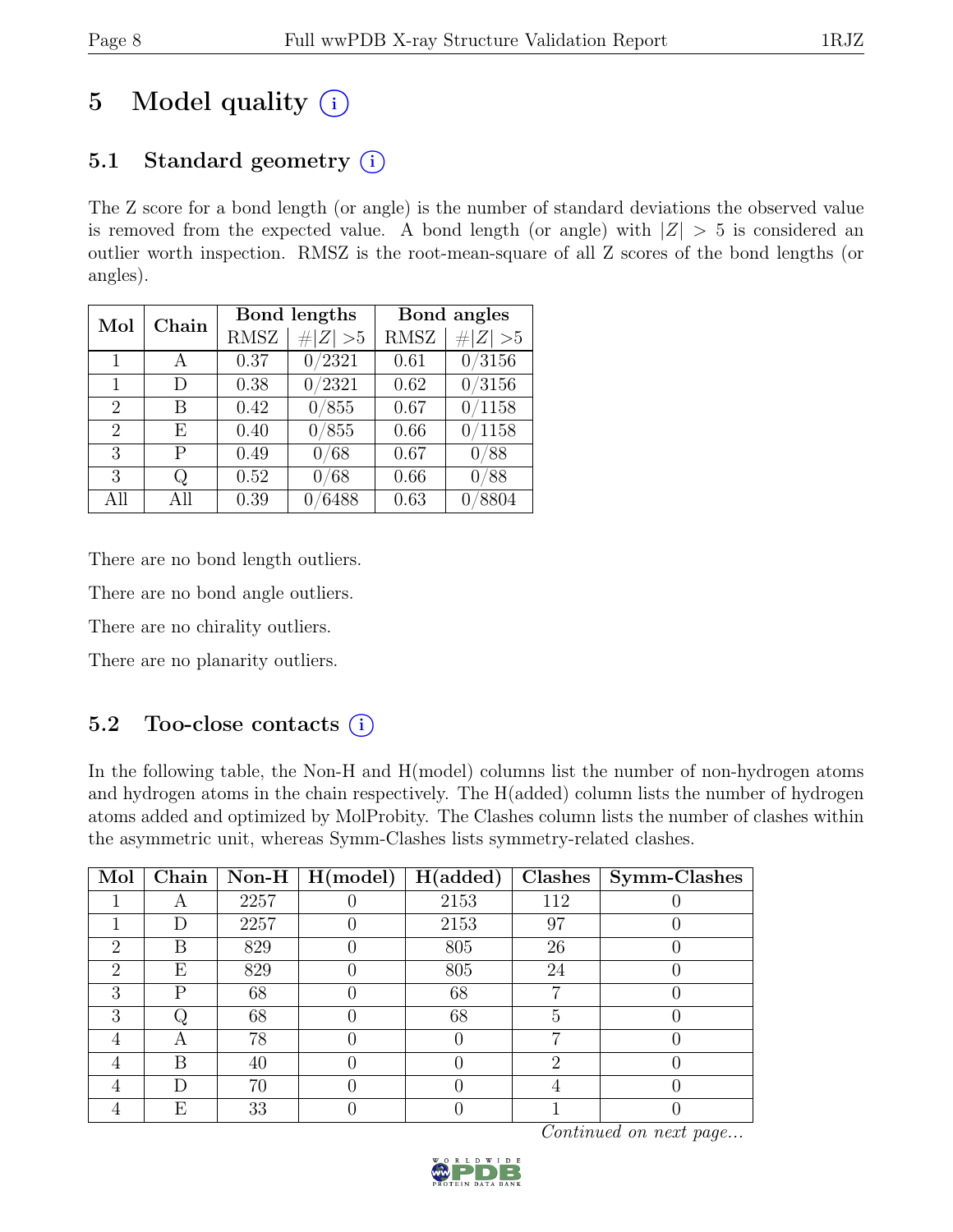| Mol |  |  |  |  |  | Chain   Non-H   H(model)   H(added)   Clashes   Symm-Clashes |  |
|-----|--|--|--|--|--|--------------------------------------------------------------|--|
|     |  |  |  |  |  |                                                              |  |
|     |  |  |  |  |  |                                                              |  |
|     |  |  |  |  |  |                                                              |  |

Continued from previous page...

The all-atom clashscore is defined as the number of clashes found per 1000 atoms (including hydrogen atoms). The all-atom clashscore for this structure is 20.

All (249) close contacts within the same asymmetric unit are listed below, sorted by their clash magnitude.

| Atom-1                        | Atom-2              | Interatomic       | $\overline{\text{Clash}}$ |  |
|-------------------------------|---------------------|-------------------|---------------------------|--|
|                               |                     | distance $(A)$    | overlap $(\AA)$           |  |
| 1: A:121:CYS:SG               | 2:B:1:ILE:HG13      | 2.04              | 0.97                      |  |
| 2: B: 98: ASP: O              | 2:B:99:MET:HG3      | 1.70              | 0.91                      |  |
| 1:A:141:LEU:HD11              | 1:D:57:PRO:HB2      | 1.57              | 0.86                      |  |
| 1:D:6:ARG:HH22                | 2:E:58:LYS:NZ       | 1.76              | 0.83                      |  |
| 1:A:234:ARG:HH11              | 2:B:8:GLN:NE2       | 1.77              | 0.83                      |  |
| 1:A:21:ARG:HG3                | 1:A:21:ARG:HH11     | 1.44              | 0.83                      |  |
| 1: D: 21: ARG: HG3            | 1:D:21:ARG:HH11     | 1.44              | 0.81                      |  |
| 1:A:234:ARG:HH11              | 2:B:8:GLN:HE22      | 1.29              | 0.81                      |  |
| 1:D:121:CYS:SG                | 2: E: 1: ILE: HG13  | $\overline{2.20}$ | 0.81                      |  |
| 1: D:261: VAL:HB              | 1:D:270:LEU:HB2     | 1.61              | 0.80                      |  |
| 1:D:194:ARG:HB3               | 1:D:195:PRO:HD2     | 1.64              | 0.80                      |  |
| 1:A:194:ARG:HB3               | 1:A:195:PRO:HD2     | 1.66              | 0.78                      |  |
| 1: D: 170: ARG: HA            | 1: D: 173: LYS: HE3 | 1.66              | 0.77                      |  |
| 1:D:25:VAL:HG13               | 1: D: 32: GLU: HG3  | 1.68              | 0.76                      |  |
| 2:B:7:ILE:HB                  | 2:B:93:VAL:HG21     | 1.68              | 0.75                      |  |
| 1:A:6:ARG:HD2                 | 4:B:107:HOH:O       | 1.86              | 0.74                      |  |
| 1: D: 234: ARG: HE            | 1: D: 242: GLN: NE2 | 1.85              | 0.74                      |  |
| $2: B:83: LY\overline{S:HG3}$ | 2:B:90:PRO:HG3      | 1.68              | 0.74                      |  |
| 1:D:197:ASP:O                 | 1:D:251:LEU:HB2     | 1.91              | 0.69                      |  |
| 1:A:187:ALA:HA                | 1:A:204:TRP:O       | 1.92              | 0.69                      |  |
| 1:A:261:VAL:HB                | 1: A:270:LEU:HB2    | 1.73              | 0.69                      |  |
| 2:B:28:THR:HG22               | 2:B:63:TYR:HB2      | 1.74              | 0.67                      |  |
| 2:E:28:THR:HG22               | 2: E: 63: TYR: HB2  | 1.76              | 0.67                      |  |
| 1:D:185:PRO:HB3               | 1:D:208:PHE:HB3     | 1.77              | 0.67                      |  |
| 1:A:196:GLU:HG3               | 1:A:197:ASP:H       | 1.60              | 0.66                      |  |
| 1: D: 234: ARG: HE            | 1:D:242:GLN:HE21    | 1.43              | 0.66                      |  |
| 1:A:185:PRO:HB3               | 1:A:208:PHE:HB3     | 1.77              | 0.66                      |  |
| 1:D:259:CYS:HB3               | 1: D: 272: LEU: CD1 | 2.26              | 0.66                      |  |
| 1:A:21:ARG:HG3                | 1:A:21:ARG:NH1      | 2.10              | 0.65                      |  |
| 1:A:144:LYS:O                 | 1:A:148:GLU:HG3     | 1.96              | 0.65                      |  |
| 1:A:272:LEU:HD12              | 1: A:272:LEU:N      | $\overline{2.11}$ | 0.65                      |  |

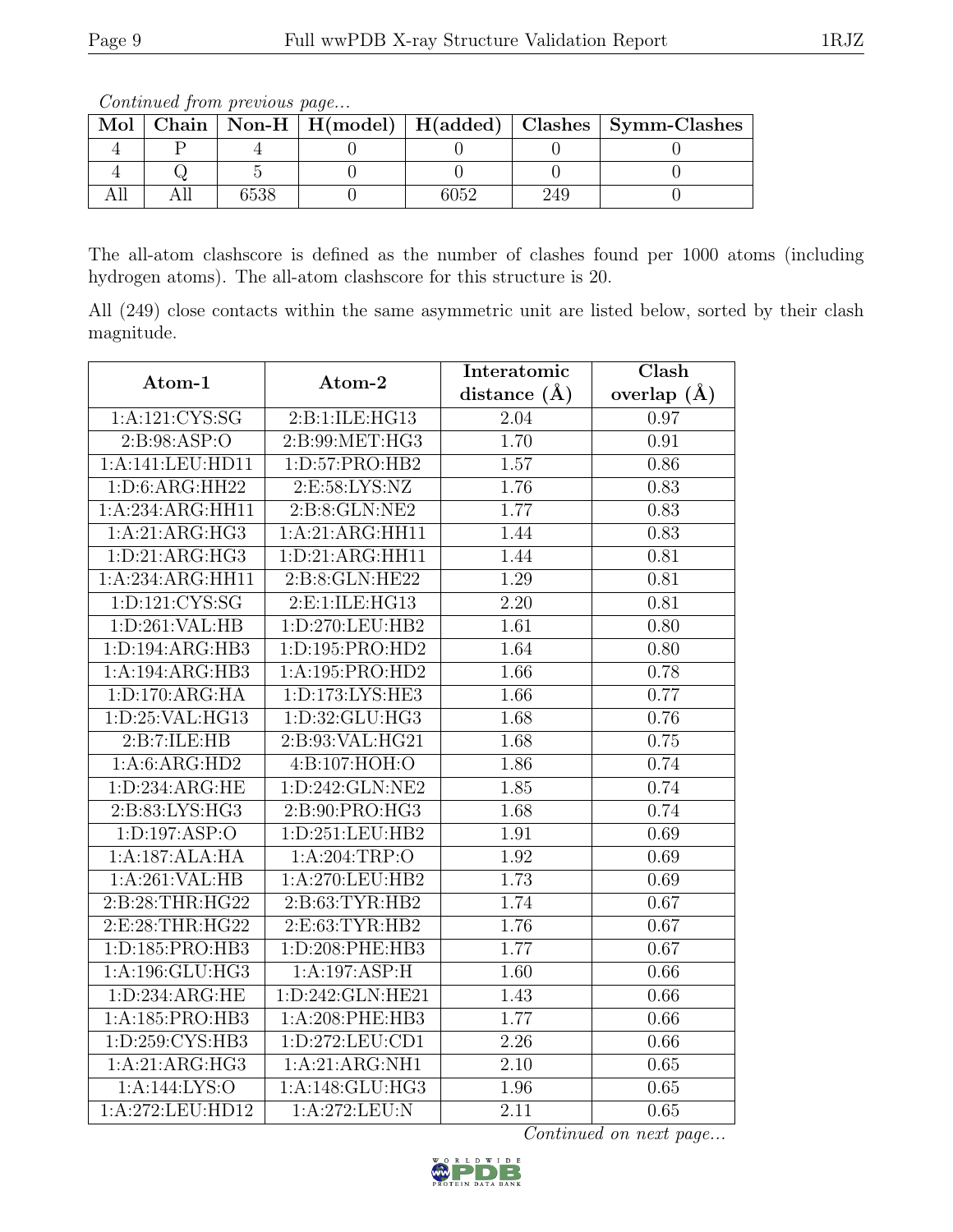| Continuum from protious page<br>Atom-1<br>Atom-2 |                      | Interatomic       | Clash           |
|--------------------------------------------------|----------------------|-------------------|-----------------|
|                                                  |                      | distance $(\AA)$  | overlap $(\AA)$ |
| 1: D:6: ARG: HH22                                | 2:E:58:LYS:HZ1       | 1.45              | 0.65            |
| 1: D: 160: LEU: O                                | 1:D:165:VAL:HG23     | 1.97              | 0.65            |
| 1: D: 170: ARG: HG3                              | 1: D: 170: ARG: HH11 | 1.63              | 0.64            |
| 1:A:114:GLN:HA                                   | 1:A:114:GLN:HE21     | 1.62              | 0.64            |
| 1: D: 104: GLY: N                                | 1: D: 110: LEU: HG   | 2.12              | 0.64            |
| 2:B:24:ASN:HB3                                   | 2:B:65:LEU:HD11      | 1.79              | 0.64            |
| 1:D:117:ALA:HB2                                  | 2:E:60:TRP:CE2       | 2.34              | 0.63            |
| 1:A:75:ARG:CZ                                    | 1:A:79:ARG:HH12      | 2.12              | 0.62            |
| 1:A:194:ARG:CZ                                   | 1:A:195:PRO:HD2      | 2.29              | 0.62            |
| 1:A:263:HIS:CD2                                  | 1: A:265: GLY: H     | 2.17              | 0.62            |
| 1:A:129:ASP:O                                    | 1:A:131:LYS:HG3      | 2.00              | 0.62            |
| 1: D:209: TYR: CD1                               | 1: D:210: PRO:HA     | 2.35              | 0.62            |
| 1:A:42:ASN:O                                     | 1:A:44:ARG:NE        | 2.33              | 0.60            |
| $1:A:114:GLN:\overline{HG2}$                     | 1: A: 156: LEU: CD1  | 2.31              | 0.60            |
| 1:A:75:ARG:NH1                                   | 1:A:79:ARG:HH12      | 2.00              | 0.60            |
| 1:A:225:ILE:HG22                                 | 1:A:225:ILE:O        | 2.01              | 0.60            |
| 1:D:249:VAL:HB                                   | 1: D: 257: TYR: CE1  | 2.37              | 0.60            |
| 1: A:114: GLN: HG2                               | 1:A:156:LEU:HD13     | 1.83              | 0.59            |
| 2:B:12:ARG:NH1                                   | 2:B:22:ILE:HD12      | 2.17              | 0.59            |
| 1:A:82:LEU:HD21                                  | 1: A:93: HIS: CD2    | 2.37              | 0.59            |
| 1:D:129:ASP:O                                    | 1:D:131:LYS:HG3      | 2.02              | 0.59            |
| 1: D:25: VAL:CG1                                 | 1:D:32:GLU:HG3       | 2.34              | 0.58            |
| 1:D:220:ASN:HB2                                  | 4:D:305:HOH:O        | 2.03              | 0.58            |
| 1: D:21: ARG:HG3                                 | 1:D:21:ARG:NH1       | $\overline{2.13}$ | 0.58            |
| 1: D: 145: HIS: O                                | 1:D:149:GLN:HG2      | 2.04              | 0.57            |
| 1: D:6: ARG: HH22                                | 2:E:58:LYS:HZ2       | 1.53              | 0.57            |
| 1:D:269:PRO:HD3                                  | 4:D:289:HOH:O        | 2.05              | 0.57            |
| 1:A:63:GLU:OE2                                   | 3:P:1:SER:HB2        | 2.05              | 0.57            |
| 1:A:195:PRO:O                                    | 1:A:196:GLU:HB3      | 2.05              | 0.57            |
| 2:B:38:GLN:NE2                                   | 2:B:45:LYS:HD2       | 2.20              | 0.57            |
| 1:A:154:GLU:OE1                                  | 1:A:154:GLU:N        | 2.39              | 0.56            |
| 1: D:262: TYR: CD1                               | 1: D:269: PRO:HB3    | 2.40              | 0.56            |
| 1: A:36: PHE: CZ                                 | 1:A:43:PRO:HB2       | 2.41              | 0.56            |
| 1:A:260:HIS:HA                                   | 1:A:270:LEU:O        | 2.05              | 0.56            |
| 1: A:218: GLN: HG3                               | 1: A:260: HIS:CD2    | 2.41              | 0.55            |
| 1: A:218: GLN: HG3                               | 1:A:260:HIS:HD2      | 1.71              | 0.55            |
| 1:A:266:LEU:CD1                                  | 1:A:270:LEU:HG       | 2.36              | 0.55            |
| 1: A:50: ARG:O                                   | 1:A:53:GLU:HG3       | 2.07              | 0.55            |
| 1: D:6: ARG:NH2                                  | 2:E:58:LYS:NZ        | 2.50              | 0.55            |
| 1:D:255:GLN:HB2                                  | 4:D:290:HOH:O        | 2.04              | 0.55            |
| 1:A:82:LEU:HD22                                  | 1:A:87:GLN:HB2       | 1.88              | 0.55            |

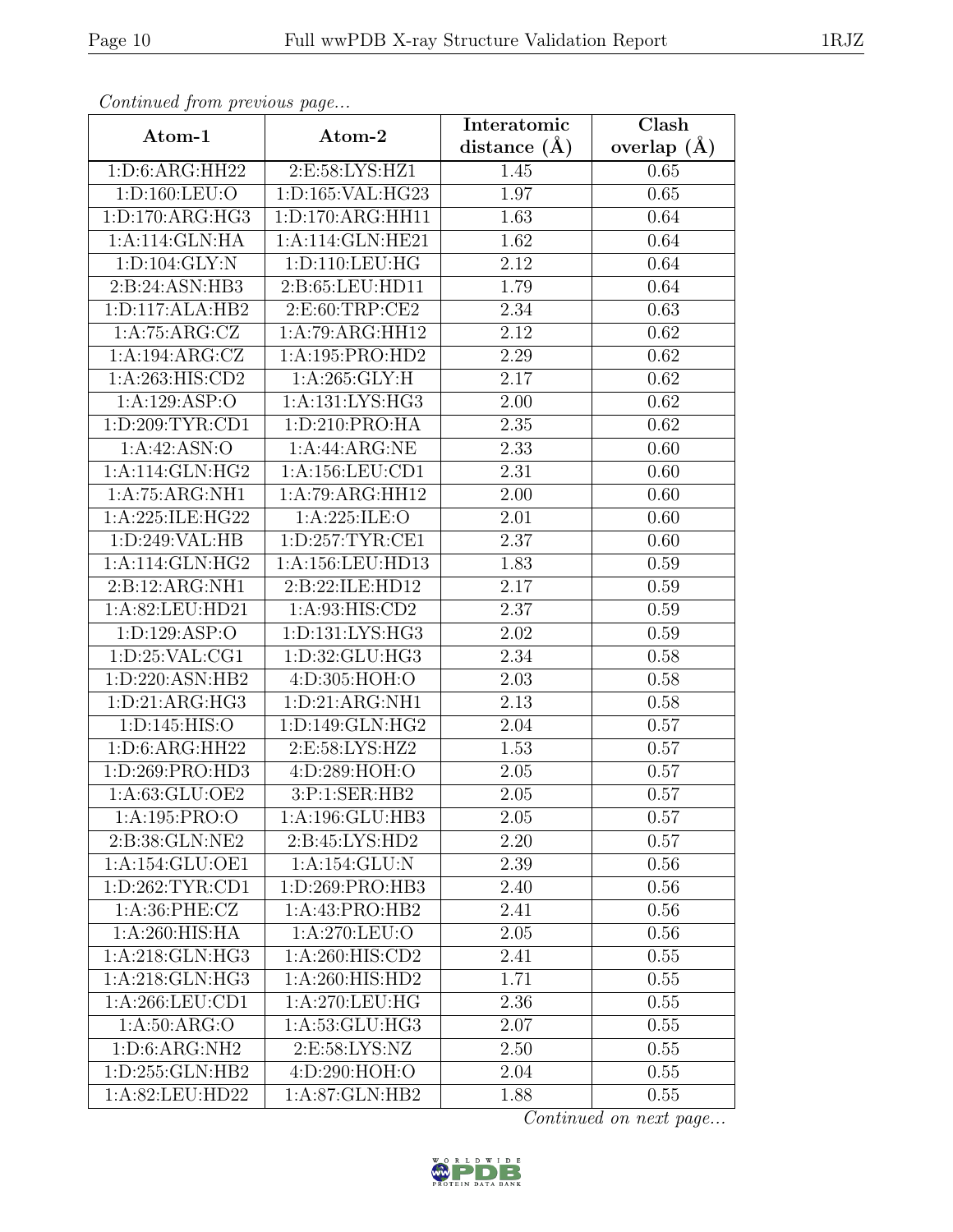| Continueu from pretious page |                                | Interatomic       | Clash         |  |
|------------------------------|--------------------------------|-------------------|---------------|--|
| Atom-1                       | Atom-2                         | distance $(A)$    | overlap $(A)$ |  |
| 1:A:194:ARG:HG2              | 1:A:194:ARG:HH11               | 1.71              | 0.54          |  |
| 2:B:17:ASN:OD1               | $2: B:97: ARG: \overline{NH2}$ | 2.41              | 0.54          |  |
| 1:A:103:VAL:HB               | 1:A:108:ARG:O                  | 2.08              | 0.54          |  |
| 1: A:216:THR:HA              | 4:A:312:HOH:O                  | 2.07              | 0.54          |  |
| 1:A:75:ARG:NH1               | 1:A:79:ARG:HH22                | 2.05              | 0.54          |  |
| 1: D: 172: LEU: O            | 1:D:176:ASN:HB2                | 2.07              | 0.54          |  |
| 4: A:358:HOH:O               | 3:P:3:ILE:HG22                 | 2.08              | 0.54          |  |
| 1: D:6: ARG:HB3              | 1: D: 100: GLY: HA3            | 1.90              | 0.54          |  |
| 1:A:207:GLY:HA2              | 1: A:240:THR:CB                | 2.38              | 0.53          |  |
| 1:A:117:ALA:HB2              | 2:B:60:TRP:CE2                 | 2.44              | 0.53          |  |
| 1:A:187:ALA:CB               | 1:A:272:LEU:HD21               | 2.39              | 0.53          |  |
| 1:D:133:TRP:HB2              | 1:D:144:LYS:HG3                | 1.90              | 0.53          |  |
| 1:D:194:ARG:HB3              | 1:D:195:PRO:CD                 | 2.37              | 0.53          |  |
| 1:A:13:SER:HB3               | 1:A:78:LEU:HD13                | 1.90              | 0.53          |  |
| 1:D:176:ASN:C                | 1: D: 178: THR:H               | 2.11              | 0.53          |  |
| 1: A: 196: GLU: CG           | 1:A:197:ASP:H                  | 2.21              | 0.53          |  |
| 3:P:3:ILE:HG12               | 3:P:4:GLU:N                    | 2.24              | 0.53          |  |
| 1: D:70: ASN: CG             | 3:Q:5:PHE:HD2                  | 2.12              | 0.52          |  |
| 1: D: 194: ARG: HG2          | 1:D:194:ARG:HH11               | 1.73              | 0.52          |  |
| 1: A:82:LEU:CD2              | 1:A:87:GLN:HB2                 | 2.39              | 0.52          |  |
| 1: A:6: ARG:NH1              | 4:A:335:HOH:O                  | 2.42              | 0.52          |  |
| 1:D:25:VAL:HG21              | 1:D:35:ARG:NH2                 | 2.25              | 0.52          |  |
| 1:A:157:ARG:O                | 1:A:161:GLU:HG3                | 2.10              | 0.51          |  |
| 1:A:266:LEU:HD13             | 1:A:270:LEU:HG                 | 1.91              | 0.51          |  |
| 1:A:219:LEU:HD13             | 1: A:257: TYR: CZ              | 2.46              | 0.51          |  |
| 1: D:36: PHE: CZ             | 1: D: 43: PRO: HB2             | $\overline{2}.46$ | 0.51          |  |
| 1:A:28:VAL:HG23              | 1:A:33:PHE:CD1                 | 2.45              | 0.51          |  |
| 1:A:230:LEU:HD23             | 1:A:230:LEU:N                  | 2.26              | 0.51          |  |
| 1:A:35:ARG:HB3               | 1:A:48:ARG:HD3                 | 1.93              | 0.51          |  |
| 1:D:13:SER:HB3               | 1:D:78:LEU:HD13                | 1.92              | 0.51          |  |
| 1: D: 259: CYS: HB3          | 1:D:272:LEU:HD11               | 1.93              | 0.51          |  |
| 2:E:15:PRO:HG3               | 2:E:97:ARG:HB2                 | 1.93              | 0.50          |  |
| $1:A:242:$ GLN:HG2           | 4:A:325:HOH:O                  | 2.11              | 0.50          |  |
| 1:D:213:ILE:HG12             | 1:D:214:THR:N                  | 2.26              | 0.50          |  |
| 1: A:25: VAL:CG1             | 1: A:32: GLU: HG3              | 2.41              | 0.50          |  |
| 1:A:194:ARG:HG2              | 4:A:319:HOH:O                  | 2.11              | 0.50          |  |
| 1: D:6: ARG:NH1              | 1:D:30:ASN:OD1                 | 2.44              | 0.50          |  |
| 1:A:21:ARG:NE                | 1:A:39:ASP:HB3                 | 2.26              | 0.50          |  |
| 1:D:114:GLN:HG2              | 1: D: 156: LEU: CD1            | 2.42              | 0.50          |  |
| 1: A: 123: TYR: CZ           | 1:A:140:ALA:HA                 | 2.46              | 0.50          |  |
| 1:A:54:GLN:OE1               | 1:A:174:ASN:ND2                | 2.43              | 0.49          |  |

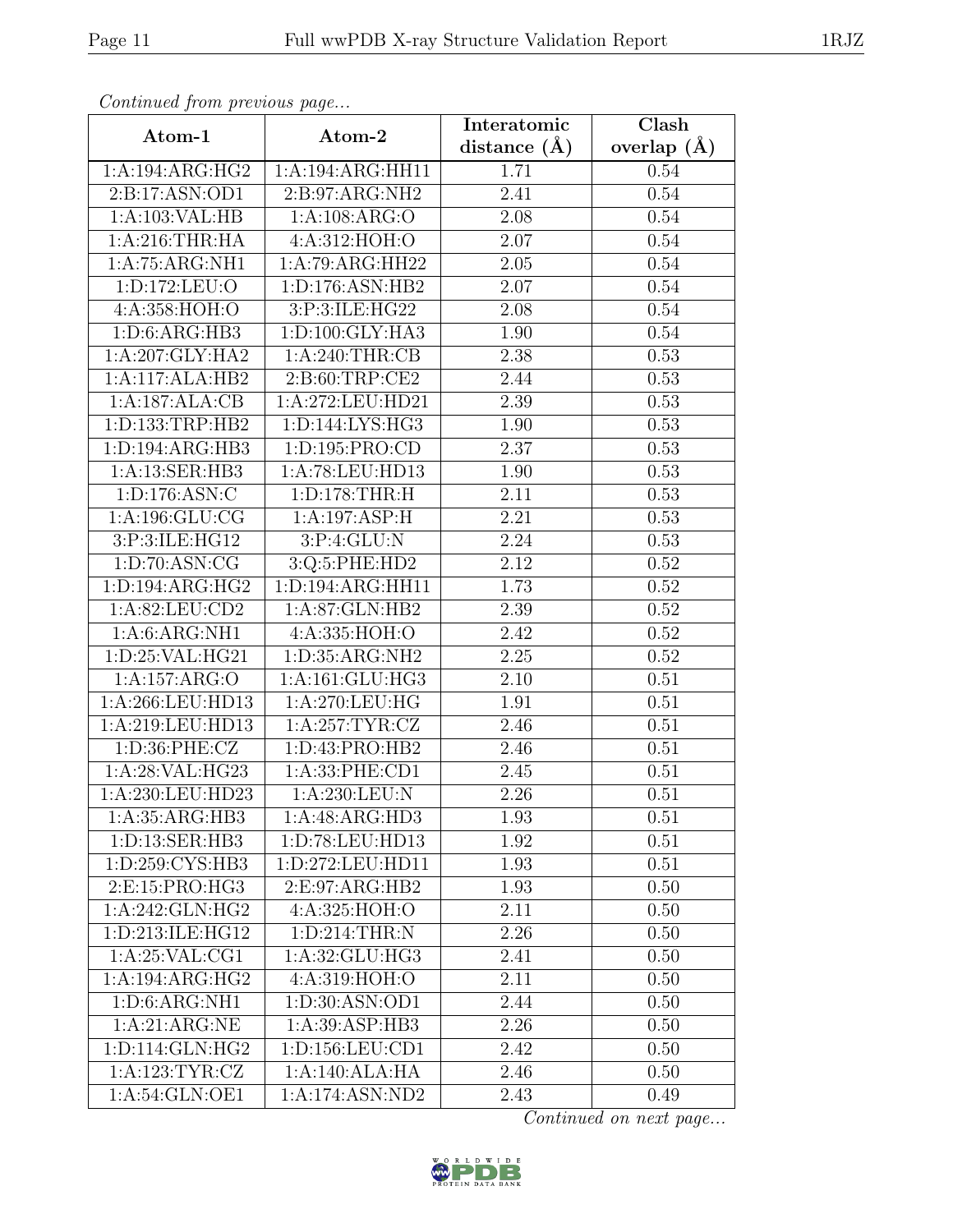| Continua from previous page  |                                       | Interatomic       | $\overline{\text{Clash}}$ |
|------------------------------|---------------------------------------|-------------------|---------------------------|
| Atom-1                       | Atom-2                                | distance $(\AA)$  | overlap $(A)$             |
| 1:A:223:GLU:OE1              | 1:A:225:ILE:HD11                      | 2.13              | 0.49                      |
| 1: A:54: GLN:OE1             | 1:A:174:ASN:HB3                       | 2.11              | 0.49                      |
| 1:A:254:GLU:HB2              | 4: A: 334: HOH: O                     | 2.11              | 0.49                      |
| 1:D:218:GLN:NE2              | 1:D:260:HIS:CD2                       | 2.80              | 0.49                      |
| 1: A:99: SER:CB              | 1:A:114:GLN:HE22                      | 2.26              | 0.49                      |
| 1: D:70: ASN: CG             | 3:Q:5:PHE:CD2                         | 2.86              | 0.49                      |
| 1:A:187:ALA:HB1              | 1:A:272:LEU:HD21                      | 1.95              | 0.49                      |
| 2:E:5:PRO:HG3                | 2:E:30:PHE:HB3                        | 1.95              | 0.48                      |
| 1:A:207:GLY:HA2              | 1: A:240:THR:HB                       | 1.95              | 0.48                      |
| 1:A:74:PHE:HZ                | 1:A:97:VAL:HG21                       | 1.78              | 0.48                      |
| 1:A:224:LEU:HD11             | 1: A:257:TYR:HE2                      | 1.78              | 0.48                      |
| 1:D:75:ARG:NH1               | 1:D:79:ARG:HH22                       | 2.11              | 0.48                      |
| 1:D:131:LYS:HZ1              | 1: D: 157: ARG: HH12                  | 1.59              | 0.48                      |
| 1: A: 133: TRP: HH2          | 1:A:156:LEU:HD12                      | 1.78              | 0.48                      |
| 1:D:131:LYS:NZ               | 1:D:157:ARG:HH12                      | 2.11              | 0.48                      |
| 2:E:28:THR:HG22              | 2: E: 63: TYR: CB                     | 2.44              | 0.48                      |
| 2:Bi:10:TYR:N                | 2: B: 10: TYR: CD2                    | 2.82              | 0.48                      |
| 1:A:196:GLU:HG3              | 1:A:197:ASP:N                         | 2.28              | 0.48                      |
| 1:D:11:ALA:HB3               | 1:D:95:ILE:CG2                        | 2.44              | 0.47                      |
| 2:B:40:LEU:HD23              | 2: B: 45: LYS: HA                     | 1.95              | 0.47                      |
| 1: D: 123: TYR: HD2          | 1:D:124:ILE:HG22                      | 1.79              | 0.47                      |
| 1:D:187:ALA:O                | 1: D: 188: HIS: HB3                   | 2.13              | 0.47                      |
| 1:D:114:GLN:HG2              | 1:D:156:LEU:HD13                      | 1.95              | 0.47                      |
| 1:A:275:GLU:OE1              | 1:A:275:GLU:HA                        | 2.15              | 0.47                      |
| 1: D: 170: ARG: HG3          | 1:D:170:ARG:NH1                       | 2.28              | 0.47                      |
| 2:E:40:LEU:HD22              | 2: E: 43: GLY: O                      | 2.13              | 0.47                      |
| 1: D: 230: LEU: N            | 1:D:230:LEU:HD23                      | 2.29              | 0.47                      |
| 1: D: 194: ARG: HD2          | $1: D:200: \overline{\text{THR}:OG1}$ | 2.14              | 0.47                      |
| 2:E:55:SER:HB3               | 4:E:125:HOH:O                         | 2.15              | 0.47                      |
| 1: A:38: SER:C               | 1:A:40:ALA:H                          | 2.18              | 0.47                      |
| 1:D:114:GLN:HE21             | 1:D:114:GLN:HA                        | 1.79              | 0.47                      |
| 1:A:156:LEU:HD23             | 3:P:3:ILE:HD13                        | 1.97              | 0.46                      |
| 1:A:194:ARG:HB3              | 1:A:195:PRO:CD                        | 2.42              | 0.46                      |
| 1:D:110:LEU:O                | 1:D:111:ARG:HB2                       | $2.\overline{15}$ | 0.46                      |
| 1: D: 117: ALA: HB2          | 2:E:60:TRP:CZ2                        | 2.51              | 0.46                      |
| 1:D:258:THR:HG22             | 1: D: 273: ARG: HG2                   | 1.97              | 0.46                      |
| 1:A:207:GLY:HA2              | 1: A:240:THR:OG1                      | 2.16              | 0.46                      |
| 1:D:66:LYS:HZ1               | 3:Q:1:SER:HB2                         | 1.80              | 0.46                      |
| 1: A:6: ARG:NH2              | 1:A:30:ASN:OD1                        | 2.48              | 0.46                      |
| 2: E: 7: ILE: HB             | 2:E:93:VAL:HG21                       | 1.98              | 0.46                      |
| $1:A:194:ARG:\overline{H}B3$ | 1:A:194:ARG:CZ                        | 2.46              | 0.45                      |

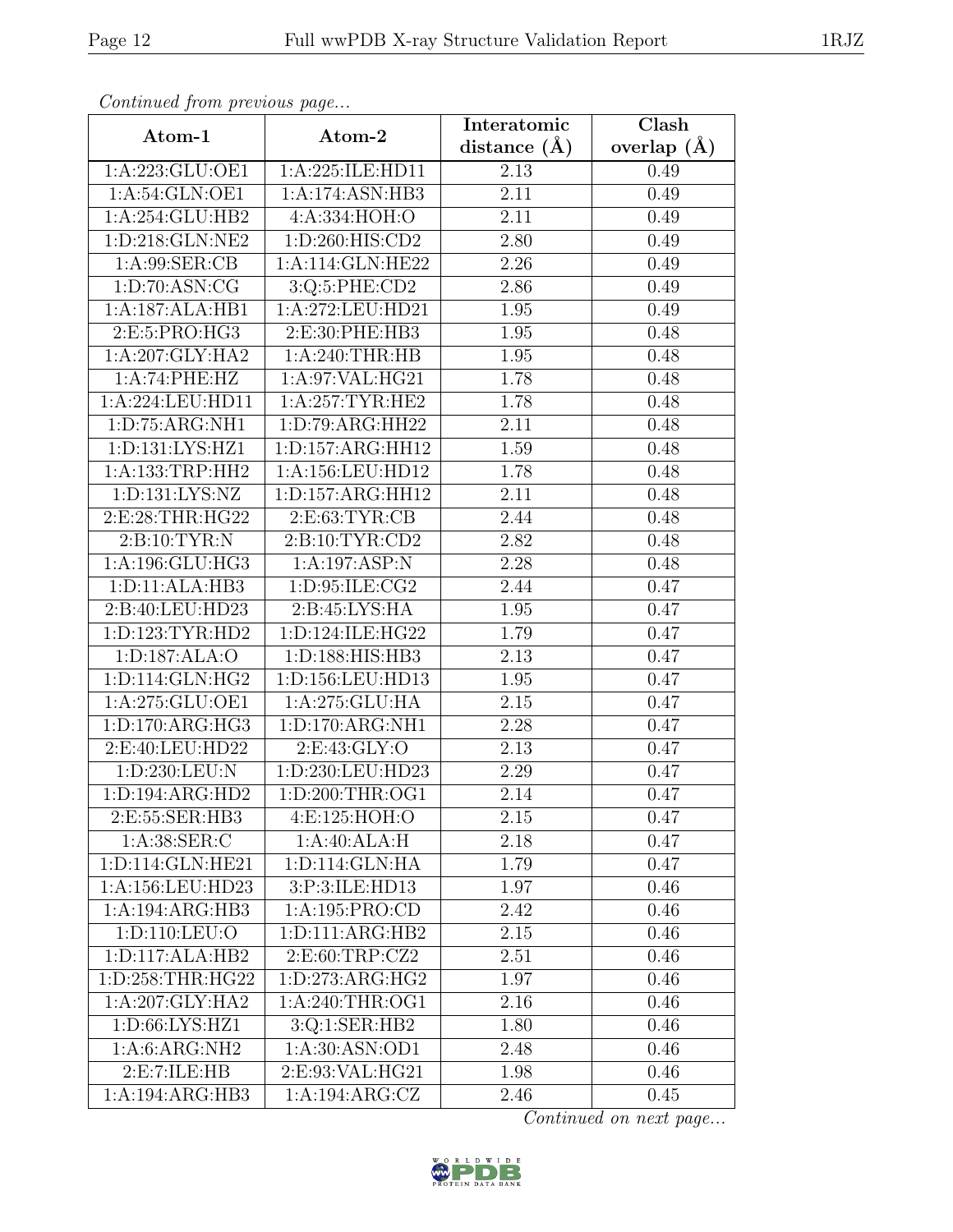| Continuum from protious page |                     | Interatomic      | Clash           |
|------------------------------|---------------------|------------------|-----------------|
| Atom-1                       | Atom-2              | distance $(\AA)$ | overlap $(\AA)$ |
| 2:B:59:ASP:OD1               | 2:B:59:ASP:C        | 2.54             | 0.45            |
| 1:D:260:HIS:CE1              | 1: D: 271: THR: HG1 | 2.33             | 0.45            |
| 1:A:188:HIS:CE1              | 1:A:204:TRP:HB2     | 2.51             | 0.45            |
| 1: D: 147: TRP: HB3          | 1:D:152:GLU:HB3     | 1.97             | 0.45            |
| 2:B:28:THR:HG22              | 2: B:63:TYR:CB      | 2.42             | 0.45            |
| 1: A:215:LEU:CD2             | 1:A:261:VAL:HG13    | 2.46             | 0.45            |
| 2:E:37:ILE:HD12              | 2:E:51:MET:CE       | 2.47             | 0.45            |
| 1:A:156:LEU:HD23             | 3:P:3:ILE:CD1       | 2.47             | 0.45            |
| 1:A:224:LEU:HD11             | 1: A:257:TYR:CE2    | 2.52             | 0.45            |
| 2:B:5:PRO:HB3                | 2:B:30:PHE:HB3      | 1.98             | 0.45            |
| 1: D: 169: ARG: HG2          | 1:D:173:LYS:HE2     | 1.98             | 0.45            |
| 1:D:185:PRO:HD3              | 1:D:263:HIS:CD2     | 2.52             | 0.45            |
| 1:D:249:VAL:HG23             | 1: D: 250: PRO:     | 2.17             | 0.45            |
| 1:A:259:CCYS:HB3             | 1:A:272:LEU:HD13    | 1.99             | 0.44            |
| 2:B:50:GLU:HB2               | 2:B:67:HIS:CE1      | 2.52             | 0.44            |
| 1: D: 226: GLN:O             | 1:D:226:GLN:HG2     | 2.17             | 0.44            |
| 1:A:25:VAL:HG13              | 1:A:32:GLU:HG3      | 2.00             | 0.44            |
| 1:A:62:ARG:HH22              | 1: A:167:TRP:HH2    | 1.65             | 0.44            |
| 1: D: 216: THR: OG1          | 1:D:260:HIS:HB2     | 2.18             | 0.44            |
| 2:E:38:GLN:NE2               | 2:E:45:LYS:HD2      | 2.32             | 0.44            |
| 1:A:230:LEU:HD23             | 1: A:230:LEU:H      | 1.83             | 0.44            |
| 1: D: 144: LYS: O            | 1: D: 145: HIS: C   | 2.56             | 0.44            |
| 1:A:195:PRO:O                | 1:A:196:GLU:CB      | 2.65             | 0.44            |
| 1:A:218:GLN:HB3              | 1:A:222:GLU:H       | 1.82             | 0.44            |
| 1: D:3: HIS: HA              | 1: D:29: ASP:OD1    | 2.18             | 0.44            |
| 1: D: 252: GLY:N             | 1:D:254:GLU:OE1     | 2.51             | 0.44            |
| 2: B: 12: ARG: HG2           | 2:B:13:HIS:CD2      | 2.53             | 0.44            |
| 1:A:121:CYS:O                | 1:A:122:ASP:C       | 2.55             | 0.44            |
| 1: D: 22: PHE: CB            | 1:D:71:GLU:HG3      | 2.48             | 0.44            |
| 1: A:28:VAL:O                | 1:A:29:ASP:HB2      | 2.18             | 0.43            |
| 1: D: 194: ARG: CZ           | 1:D:195:PRO:HD2     | 2.48             | 0.43            |
| 1:A:152:GLU:CD               | 1:A:155:ARG:HH21    | 2.21             | 0.43            |
| 1: D: 221: GLY:O             | 1:D:222:GLU:HB2     | 2.18             | 0.43            |
| 2:B:19:LYS:HA                | 2:B:20:PRO:HD3      | 1.93             | 0.43            |
| 1: D:51:TRP:CD2              | 1: D: 175: GLY: HA3 | 2.54             | 0.43            |
| 1: D: 75: ARG: CZ            | 1:D:79:ARG:HH12     | 2.32             | 0.43            |
| 2:E:23:LEU:HB2               | 2: E: 70: PHE: CD1  | 2.52             | 0.43            |
| 2:E:5:PRO:HD3                | 2:E:86:SER:OG       | 2.18             | 0.43            |
| 3:P:3:ILE:CG1                | 3: P: 4: GLU: N     | 2.82             | 0.43            |
| 1: D: 104: GLY: HA3          | 1:D:110:LEU:HD21    | 1.99             | 0.43            |
| 1:A:115:GLN:NE2              | 4:A:333:HOH:O       | 2.51             | 0.43            |

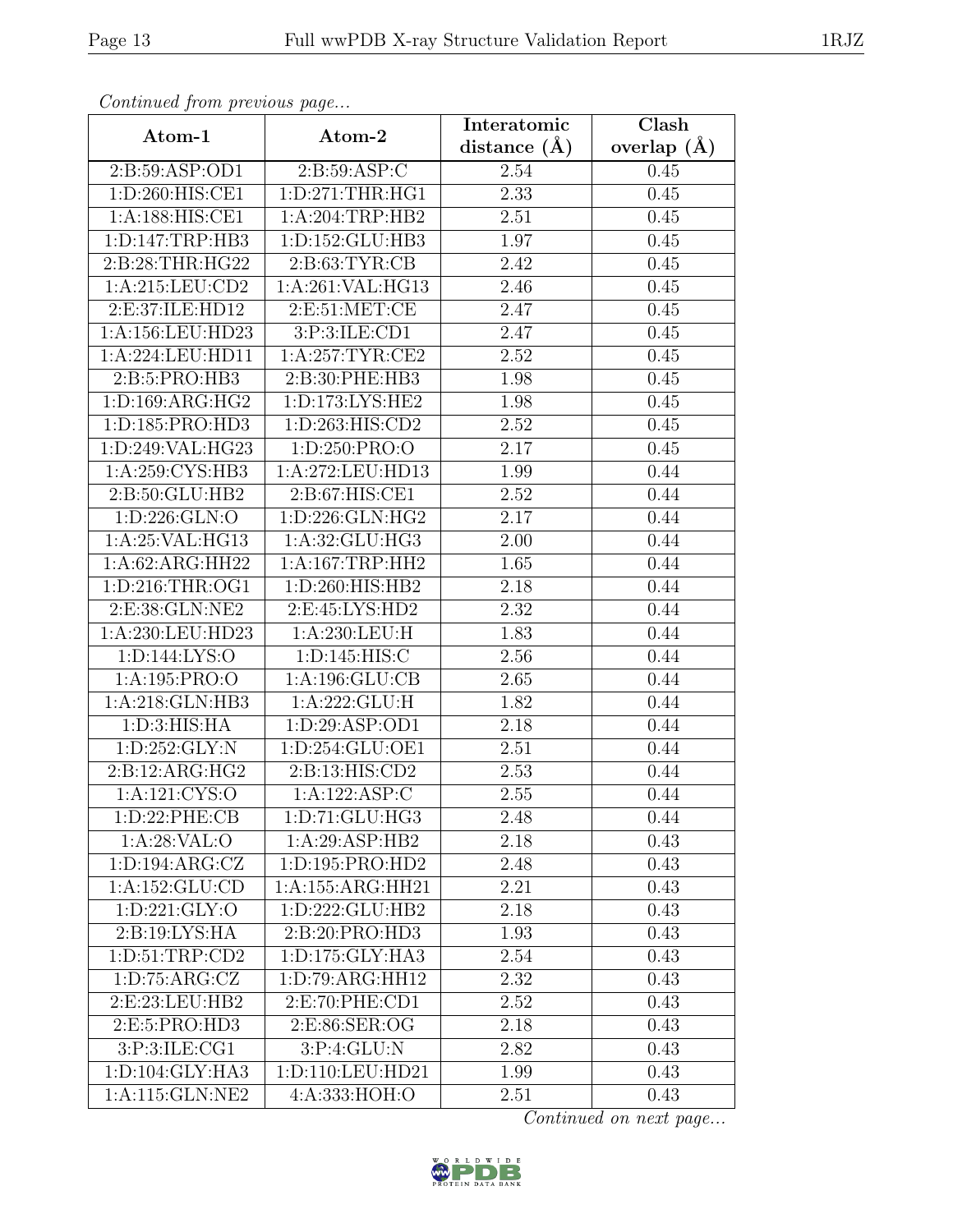| Continua from previous page |                                               | Interatomic      | Clash           |
|-----------------------------|-----------------------------------------------|------------------|-----------------|
| Atom-1                      | Atom-2                                        | distance $(\AA)$ | overlap $(\AA)$ |
| 1: D: 101: CYS: HA          | 1: D: 112: GLY: HA2                           | 2.01             | 0.43            |
| 1:A:272:LEU:N               | 1:A:272:LEU:CD1                               | 2.79             | 0.43            |
| 1: D: 194: ARG: HG2         | 1: D: 194: ARG: NH1                           | 2.33             | 0.43            |
| 2:E:38:GLN:HE22             | 2:E:45:LYS:HD2                                | 1.82             | 0.43            |
| 1: A:58: GLU:O              | 1: A:59: TYR: C                               | 2.57             | 0.42            |
| 1: A: 163: THR:O            | 1:A:167:TRP:HD1                               | 2.02             | 0.42            |
| 1:A:11:ALA:HB2              | 1:A:74:PHE:HD1                                | 1.85             | 0.42            |
| 1: D: 45: TYR: OH           | 3:Q:2:GLU:OE1                                 | 2.22             | 0.42            |
| 1: A:203: CYS:O             | 1:A:244:TRP:HA                                | 2.19             | 0.42            |
| 1:D:186:LYS:HE3             | 4:D:346:HOH:O                                 | 2.18             | 0.42            |
| 1: A:216:THR:OG1            | 1:A:260:HIS:HB2                               | 2.20             | 0.42            |
| 1:A:238:ASP:OD1             | 1: A:238: ASP:C                               | 2.57             | 0.42            |
| 1:D:72:GLN:O                | 1: D:76: VAL:HG23                             | 2.19             | 0.42            |
| 1: A:209:TYR:CD1            | 1:A:210:PRO:HA                                | 2.55             | 0.42            |
| 1: A:6: ARG:NH1             | 2: B:58: LYS: HE2                             | 2.35             | 0.42            |
| 1: D: 203: CYS:O            | 1: D:244:TRP:HA                               | 2.20             | 0.42            |
| 2:E:55:SER:HB2              | 2: E: 63: TYR: CZ                             | 2.55             | 0.42            |
| 2:B:89:GLU:HG2              | 2:B:90:PRO:HD2                                | 2.01             | 0.42            |
| 1:D:11:ALA:HB3              | 1:D:95:ILE:HG23                               | 2.02             | 0.42            |
| 1: D: 185: PRO: CB          | 1:D:208:PHE:HB3                               | 2.46             | 0.42            |
| 2:E:7:ILE:HG22              | 2:E:8:GLN:N                                   | 2.35             | 0.42            |
| 2:E:70:PHE:CE2              | 2: E: 72: PRO: HB3                            | 2.55             | 0.42            |
| 1: D: 153: ALA: HB3         | 1:D:154:GLU:OE1                               | 2.19             | 0.42            |
| 1: A:45: TYR:OH             | 3:P:2:GLU:OE1                                 | 2.24             | 0.41            |
| 1: D: 111: ARG: NH2         | 1: D: 128: GLU: HG2                           | 2.34             | 0.41            |
| 1:D:82:LEU:CD2              | 1: D:87: GLN:HB2                              | 2.50             | 0.41            |
| 1: D: 111: ARG: CZ          | 1:D:128:GLU:HG2                               | 2.50             | 0.41            |
| 1:A:11:ALA:CB               | 1: A:74:PHE:HD1                               | 2.33             | 0.41            |
| 2:B:16:GLU:OE2              | 2:B:19:LYS:HD2                                | 2.20             | 0.41            |
| 1: A:51:TRP:HB2             | 1:A:174:ASN:O                                 | 2.21             | 0.41            |
| 1: D:85: TYR:HB2            | 1:D:87:GLN:HG3                                | 2.03             | 0.41            |
| 1:D:259:CYS:HB3             | 1:D:272:LEU:HD12                              | 2.02             | 0.41            |
| 1:A:114:GLN:HA              | $1:A:114:GLN:N\overline{E2}$                  | 2.33             | 0.41            |
| 1:D:40:ALA:O                | 1: D: 41: GLU: C                              | 2.58             | 0.41            |
| 1: A:114: GLN: HG2          | 1:A:156:LEU:HD11                              | 2.03             | 0.41            |
| 2:B:58:LYS:NZ               | 4:B:107:HOH:O                                 | 2.54             | 0.41            |
| 1: D: 22: PHE: CG           | 1:D:71:GLU:HG3                                | 2.56             | 0.41            |
| 1:D:187:ALA:HA              | 1:D:204:TRP:O                                 | 2.20             | 0.41            |
| 2: E:10: TYR: CD2           | 2: E:10: TYR: N                               | 2.89             | 0.41            |
| 1:A:45:TYR:HD1              | $1:A:63:G\overline{\mathrm{LU}:\mathrm{HB}3}$ | 1.85             | 0.41            |
| 1:A:176:ASN:O               | 1:A:177:ALA:C                                 | 2.57             | 0.41            |

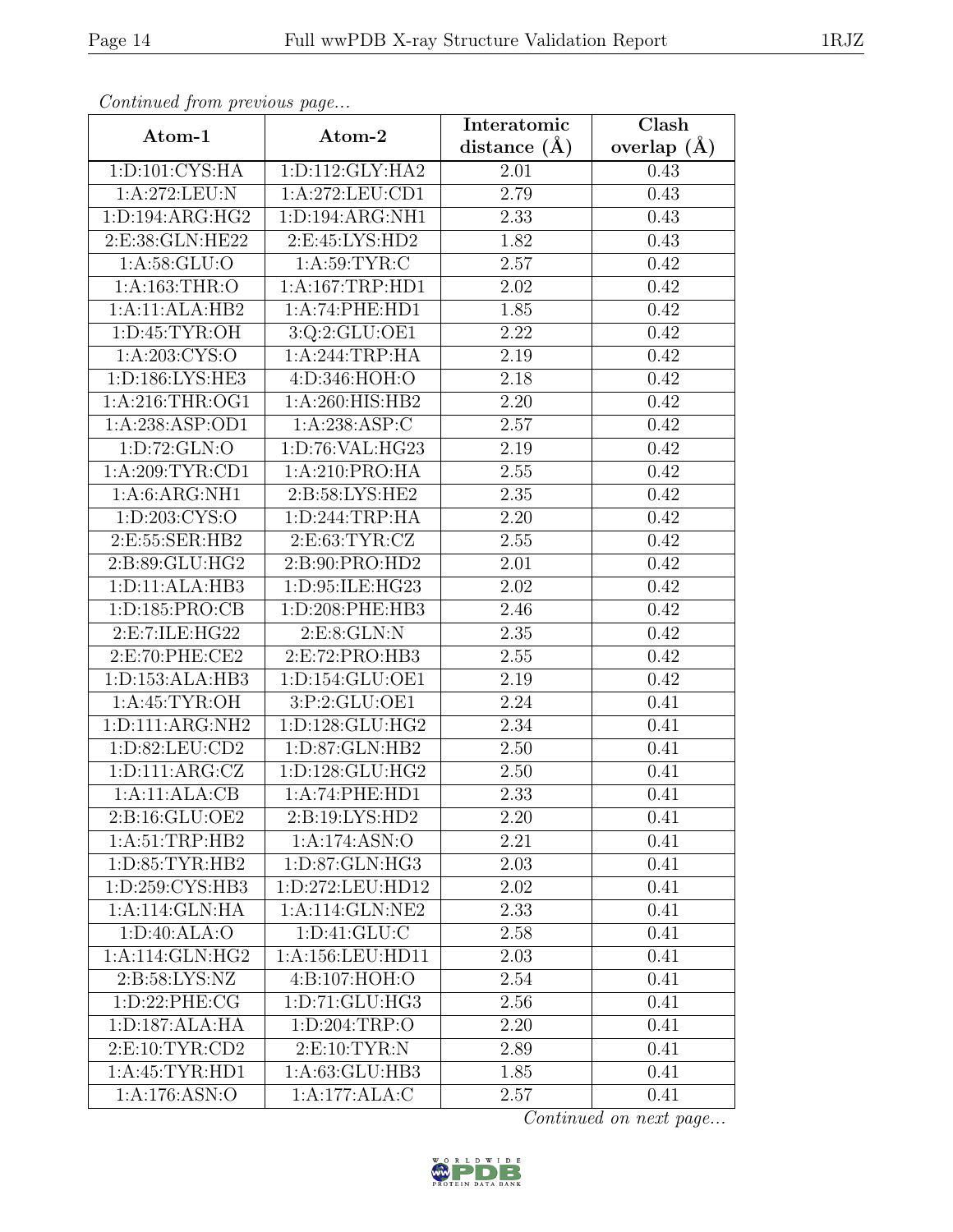| Atom-1             | Atom-2              | Interatomic<br>distance $(A)$ | Clash<br>overlap $(\AA)$ |
|--------------------|---------------------|-------------------------------|--------------------------|
| 1:A:218:GLN:HA     | 1:A:222:GLU:O       | 2.21                          | 0.41                     |
| 2:B:89:GLU:CG      | 2: B:90: PRO:HD2    | 2.51                          | 0.41                     |
| 1: D: 58: GLU: OE1 | 1: D:58: GLU: N     | 2.46                          | 0.41                     |
| 1: D:66: LYS:HD2   | 3:Q:2:GLU:HG3       | 2.03                          | 0.41                     |
| 1:A:153:ALA:HB3    | 1:A:154:GLU:OE1     | 2.21                          | 0.41                     |
| 1:A:99:SER:HB2     | 1:A:114:GLN:HE22    | 1.87                          | 0.40                     |
| 1:A:277:PRO:HA     | 1:A:278:PRO:HD2     | 1.96                          | 0.40                     |
| 2:B:55:SER:HB2     | 2: B: 63: TYR: CZ   | 2.56                          | 0.40                     |
| 1: A:208: PHE:CE1  | 1:A:241:PHE:HB2     | 2.57                          | 0.40                     |
| 1:A:194:ARG:HD3    | 1:A:248:VAL:HG13    | 2.03                          | 0.40                     |
| 1:A:266:LEU:HD11   | 1: A:270:LEU:HG     | 2.02                          | 0.40                     |
| 1: D: 131: LYS: NZ | 1: D: 157: ARG: NH1 | 2.70                          | 0.40                     |
| 2: E: 19: LYS: HA  | 2: E:20: PRO:HD3    | 1.95                          | 0.40                     |

There are no symmetry-related clashes.

## 5.3 Torsion angles  $(i)$

#### 5.3.1 Protein backbone (i)

In the following table, the Percentiles column shows the percent Ramachandran outliers of the chain as a percentile score with respect to all X-ray entries followed by that with respect to entries of similar resolution.

The Analysed column shows the number of residues for which the backbone conformation was analysed, and the total number of residues.

| Mol                         | ${\rm Chain}$ | Analysed          | Favoured    | Allowed  | Outliers   | Percentiles    |     |
|-----------------------------|---------------|-------------------|-------------|----------|------------|----------------|-----|
| 1                           | A             | 276/280 (99%)     | 249 (90%)   | 23 (8%)  | $4(1\%)$   | 11             | 22  |
|                             | D             | 276/280 (99%)     | 249 (90%)   | 24 (9%)  | $3(1\%)$   | 14             | 30  |
| $\overline{2}$              | B             | $98/100$ $(98\%)$ | 89 (91%)    | 7(7%)    | $2(2\%)$   | $\overline{7}$ | 14  |
| $\mathcal{D}_{\mathcal{A}}$ | E             | 98/100 (98%)      | 94 (96%)    | $2(2\%)$ | $2(2\%)$   | $\overline{7}$ | 14  |
| 3                           | P             | $6/8$ (75%)       | 6 $(100\%)$ | $\theta$ | $\theta$   | 100            | 100 |
| 3                           | Q             | $6/8$ (75%)       | 6 $(100\%)$ | $\Omega$ | $\Omega$   | 100            | 100 |
| All                         | All           | 760/776 (98%)     | 693 (91%)   | 56 (7%)  | 11 $(1\%)$ | 11             | 22  |

All (11) Ramachandran outliers are listed below:

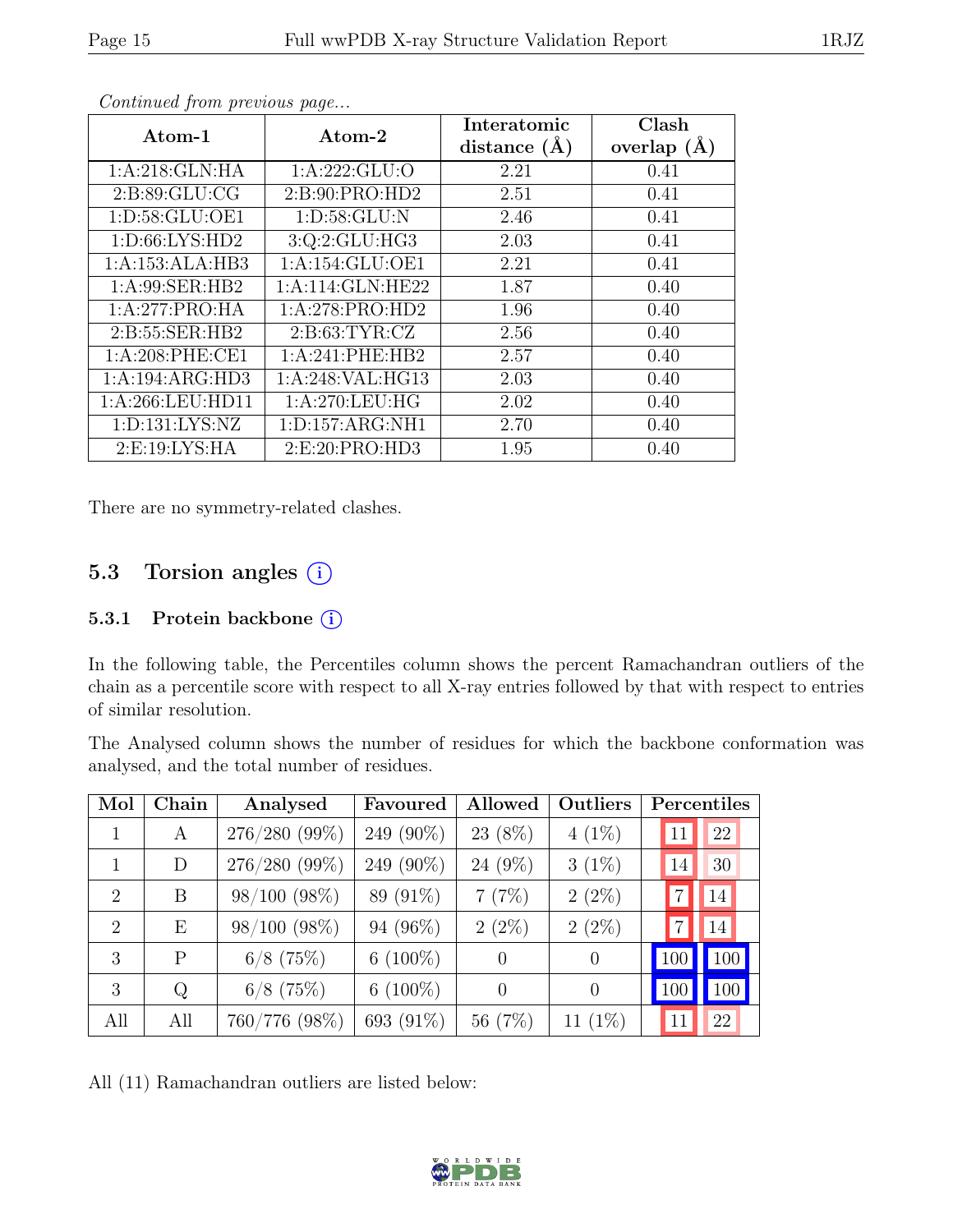| Mol            | $Chain$        | Res | <b>Type</b> |
|----------------|----------------|-----|-------------|
| $\overline{2}$ | В              | 47  | <b>PRO</b>  |
| $\overline{2}$ | E              | 47  | <b>PRO</b>  |
| 1              | A              | 196 | <b>GLU</b>  |
| 1              | А              | 269 | <b>PRO</b>  |
| 1              | D              | 17  | LEU         |
| 1              | D              | 222 | GLU         |
| $\overline{2}$ | E              | 85  | <b>ASP</b>  |
| 1              | $\overline{A}$ | 41  | <b>GLU</b>  |
| 1              | D              | 188 | <b>HIS</b>  |
| $\overline{2}$ | B              | 48  | <b>LYS</b>  |
|                |                | 39  | <b>ASP</b>  |

#### 5.3.2 Protein sidechains (i)

In the following table, the Percentiles column shows the percent sidechain outliers of the chain as a percentile score with respect to all X-ray entries followed by that with respect to entries of similar resolution.

The Analysed column shows the number of residues for which the sidechain conformation was analysed, and the total number of residues.

| Mol                         | Chain | Analysed       | Rotameric  | Outliers  | Percentiles |     |
|-----------------------------|-------|----------------|------------|-----------|-------------|-----|
|                             | A     | 236/238 (99%)  | 231 (98%)  | $5(2\%)$  | 53          | 77  |
|                             | D     | 236/238 (99%)  | 228 (97%)  | $8(3\%)$  | 37          | 63  |
| $\mathcal{D}_{\mathcal{L}}$ | B     | $95/95$ (100%) | 94 (99%)   | $1(1\%)$  | 73          | 88  |
| $\mathcal{D}$               | Ε     | $95/95$ (100%) | 93 (98%)   | $2(2\%)$  | 53          | 77  |
| 3                           | P     | $7/7$ (100%)   | $7(100\%)$ | $\Omega$  | 100         | 100 |
| 3                           | Q     | $7/7$ (100%)   | $7(100\%)$ | $\theta$  | 100         |     |
| All                         | All   | 676/680 (99%)  | 660 (98%)  | $16(2\%)$ | 49          | 74  |

All (16) residues with a non-rotameric sidechain are listed below:

| Mol            | Chain | Res | <b>Type</b> |
|----------------|-------|-----|-------------|
| 1              | А     | 21  | $\rm{ARG}$  |
| 1              | А     | 45  | <b>TYR</b>  |
| 1              | А     | 114 | <b>GLN</b>  |
| 1              |       | 258 | <b>THR</b>  |
| 1              | А     | 272 | LEU         |
| $\overline{2}$ | B     | 97  | $\rm{ARG}$  |
| 1              | D     | 6   | ARG         |
|                |       | 21  | $\rm{ARG}$  |

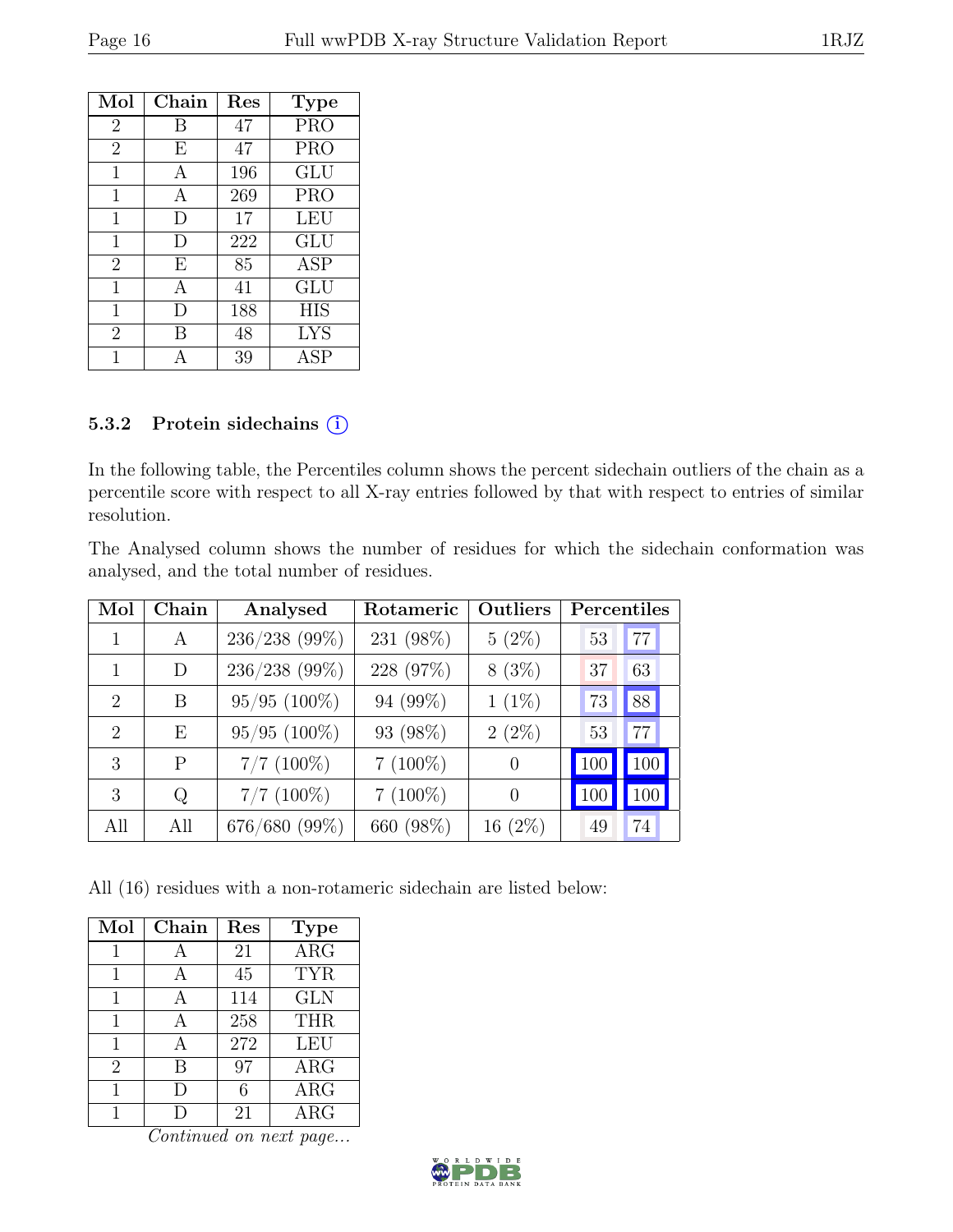| Mol            | Chain | Res | Contentaca from previous page<br><b>Type</b> |
|----------------|-------|-----|----------------------------------------------|
| 1              | I)    | 113 | <b>TYR</b>                                   |
| 1              | D     | 114 | <b>GLN</b>                                   |
| 1              | D     | 197 | $\overline{\text{ASP}}$                      |
| 1              | D     | 227 | <b>ASP</b>                                   |
| 1              | D     | 249 | <b>VAL</b>                                   |
| 1              | D     | 272 | <b>LEU</b>                                   |
| $\overline{2}$ | E     | 40  | LEU                                          |
| $\overline{2}$ | E     | 74  | GLU                                          |

Sometimes sidechains can be flipped to improve hydrogen bonding and reduce clashes. All (20) such sidechains are listed below:

| Mol            | Chain                    | Res             | Type                    |
|----------------|--------------------------|-----------------|-------------------------|
| $\mathbf{1}$   | $\overline{A}$           | 72              | <b>GLN</b>              |
| $\overline{1}$ | $\overline{A}$           | 114             | <b>GLN</b>              |
| $\overline{1}$ | $\overline{A}$           | 127             | <b>ASN</b>              |
| $\overline{1}$ | $\overline{A}$           | 242             | $\overline{\text{GLN}}$ |
| $\overline{1}$ | $\overline{A}$           | 263             | <b>HIS</b>              |
| $\overline{2}$ | $\overline{\mathbf{B}}$  | 8               | <b>GLN</b>              |
| $\overline{2}$ | $\overline{B}$           | 38              | <b>GLN</b>              |
| $\overline{1}$ | $\overline{D}$           | 72              | <b>GLN</b>              |
| $\overline{1}$ | $\overline{D}$           | 114             | $\overline{\text{GLN}}$ |
| $\overline{1}$ | $\overline{D}$           | 115             | <b>GLN</b>              |
| $\overline{1}$ | $\overline{D}$           | 127             | <b>ASN</b>              |
| $\overline{1}$ | $\overline{D}$           | 174             | <b>ASN</b>              |
| $\overline{1}$ | $\frac{1}{\overline{D}}$ | 226             | $\overline{\text{GLN}}$ |
| $\overline{1}$ | $\overline{D}$           | 242             | <b>GLN</b>              |
| $\overline{1}$ | $\overline{D}$           | 260             | <b>HIS</b>              |
| $\overline{1}$ | $\overline{D}$           | 264             | <b>GLN</b>              |
| $\overline{2}$ | $\overline{E}$           | $\overline{2}$  | <b>GLN</b>              |
| $\overline{2}$ | $\overline{E}$           | $\overline{17}$ | $\overline{\text{ASN}}$ |
| $\overline{2}$ | $\overline{E}$           | 29              | $\overline{\text{GLN}}$ |
| $\overline{2}$ | $\overline{\mathrm{E}}$  | 38              | GLN                     |

#### 5.3.3 RNA  $(i)$

There are no RNA molecules in this entry.

## 5.4 Non-standard residues in protein, DNA, RNA chains (i)

There are no non-standard protein/DNA/RNA residues in this entry.

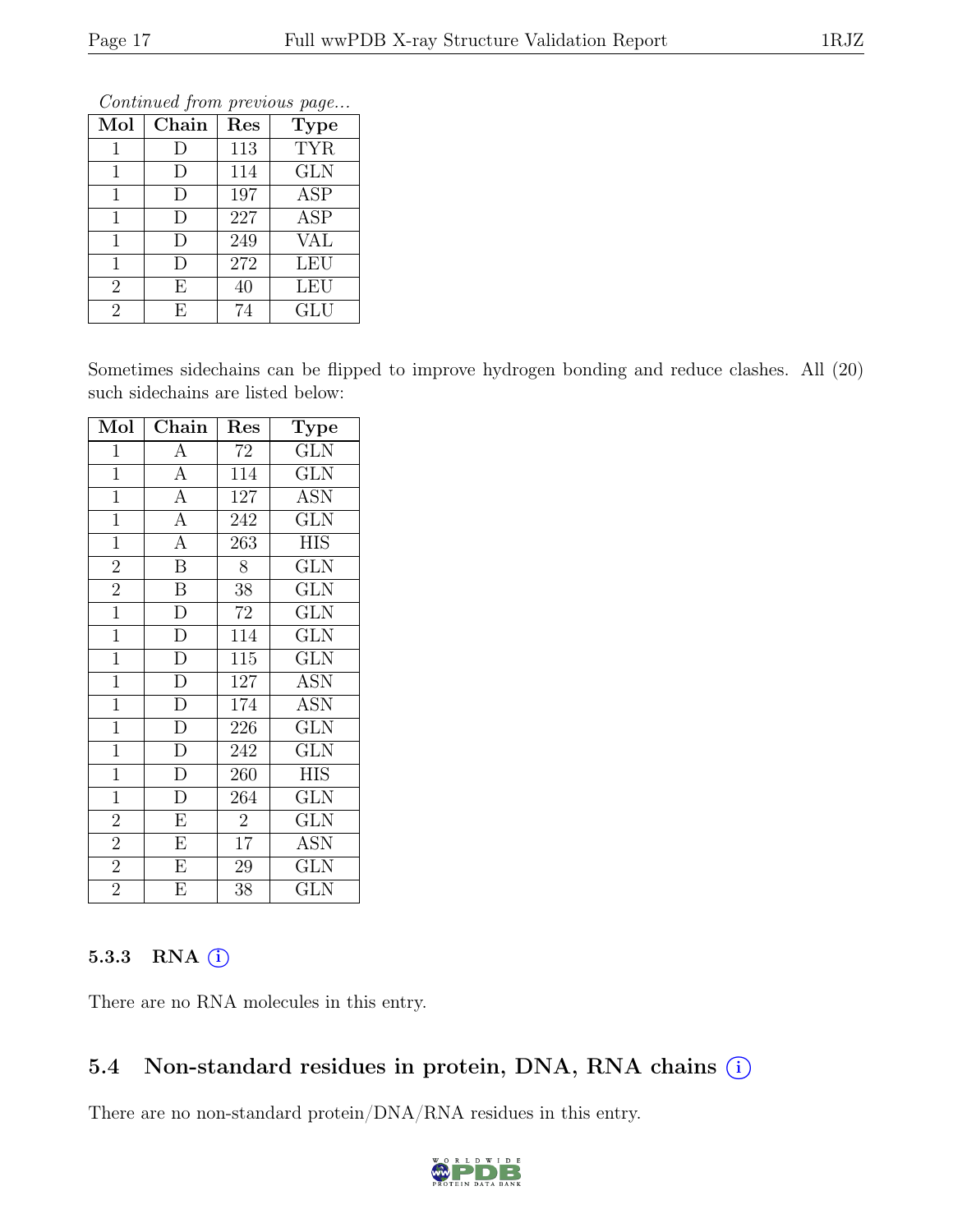#### 5.5 Carbohydrates (i)

There are no monosaccharides in this entry.

## 5.6 Ligand geometry  $(i)$

There are no ligands in this entry.

#### 5.7 Other polymers (i)

There are no such residues in this entry.

#### 5.8 Polymer linkage issues (i)

There are no chain breaks in this entry.